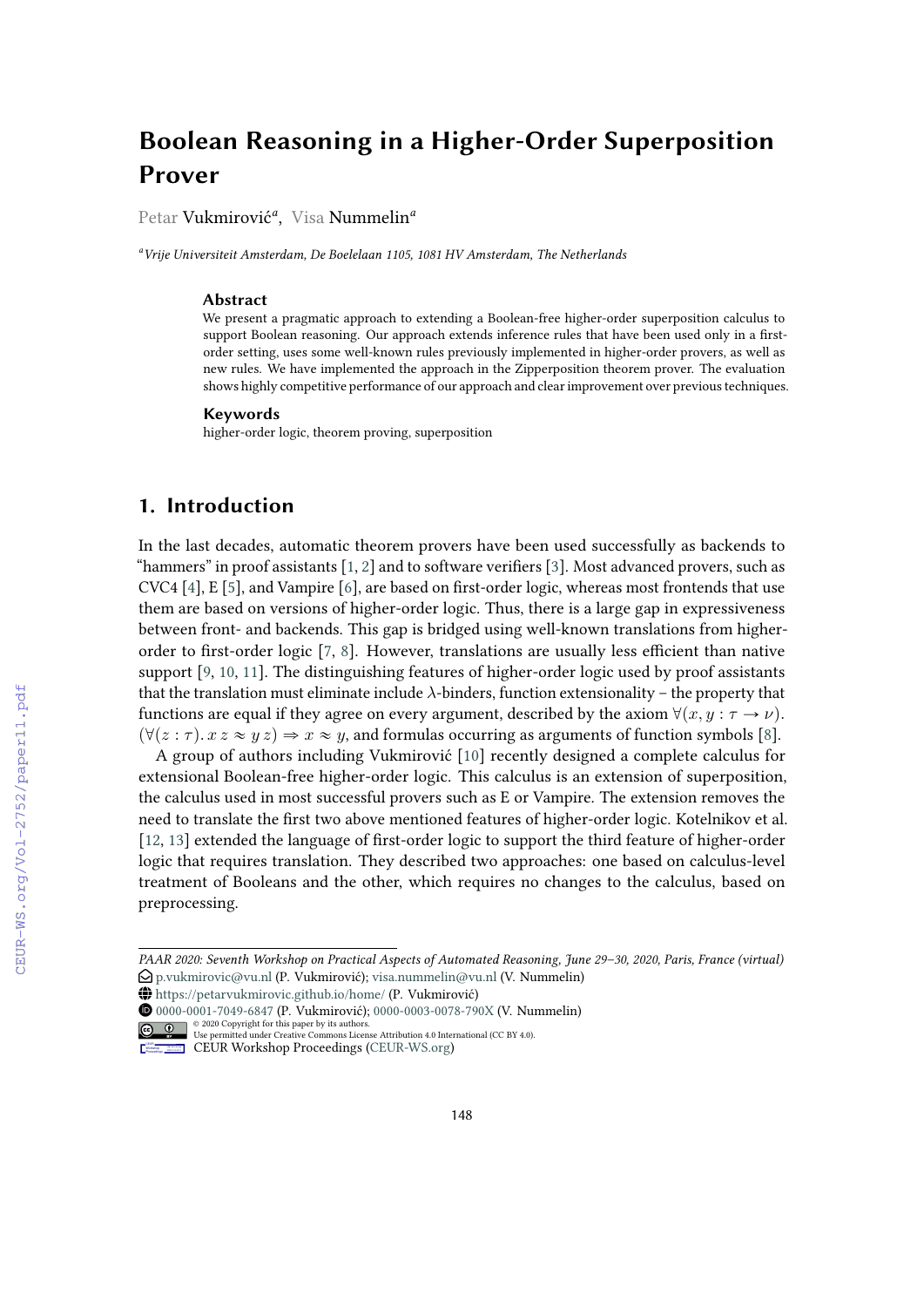To fully bridge the gap between higher-order and first-order tools, we combine the two approaches: we use the efficient higher-order superposition calculus and extend it with inference rules that reason with Boolean terms. In early work, Kotelnikov et al. [\[12\]](#page-16-0) have described a *FOOL paramodulation* rule that, under some order requirements, removes the need for the axiom describing the Boolean domain –  $\forall (p : o)$ .  $p \approx \top \lor p \approx \bot$ . In this approach, it is assumed that a problem with formulas occurring as arguments of symbols is translated to first-order logic.

The backbone of our approach is based on an extension of this rule to higher-order logic. Namely, we do not translate away any Boolean structure that is nested inside non-Boolean terms and allow our rule to hoist the nested Booleans to the literal level. Then, we clausify the resulting formula (i.e., a clause that contains formulas in literals) using a new rule.

An important feature that we inherit by building on top of Bentkamp et al. [\[10\]](#page-16-1) is support for (function) extensionality. Moving to higher-order logic with Booleans also means that we need to consider *Boolean extensionality*:  $\forall (p : o)(q : o) \ldots (p \Leftrightarrow q) \Rightarrow p \approx q$ . We extend the rules of Bentkamp et al. that treat function extensionality to support Boolean extensionality as well.

Rules that extend the two orthogonal approaches form the basis of our support for Boolean reasoning (Section [3\)](#page-3-0). In addition, we have implemented rules that are inspired by the ones used in the higher-order provers Leo-III [\[14\]](#page-16-2) and Satallax [\[15\]](#page-16-3), such as elimination of Leibniz equality, primitive instantiation and treatment of choice operator [\[16\]](#page-16-4). We have also designed new rules that use higher-order unification to resolve Boolean formulas that are hoisted to literal level, delay clausification of non-atomic literals, reason about formulas under  $\lambda$ -binders, and many others. Even though the rules we use are inspired by the ones of refutationally complete higher-order provers, we do not guarantee completeness of our extension of  $\lambda$ -superposition.

We compare our native approach with two alternatives based on preprocessing (Section [4\)](#page-10-0). First, we compare it to an axiomatization of the theory of Booleans. Second, inspired by work of Kotelnikov et al. [\[13\]](#page-16-5), we implemented the preprocessing approach that does not require introduction of Boolean axioms. We also discuss some examples, coming from TPTP [\[17\]](#page-16-6), that illustrate advantages and disadvantages of our approach (Section [5\)](#page-11-0).

Our approach is implemented in the Zipperposition theorem prover [\[18,](#page-17-0) [19\]](#page-17-1). Zipperposition is an easily extensible open source prover that Bentkamp et al. used to implement their higherorder superposition calculus. We further extend their implementation.

We performed an extensive evaluation of our approach (Section [6\)](#page-12-0). In addition to evaluating different configurations of our new rules, we have compared them to full higher-order provers CVC4, Leo-III, Satallax and Vampire. The results suggest that it is beneficial to natively support Boolean reasoning – the approach outperforms preprocessing-based approaches. Furthermore, it is very competitive with state-of-the-art higher order provers. We discuss the differences between our approach and the approaches we base on, as well as related approaches (Section [7\)](#page-14-0).

### <span id="page-1-0"></span>**2. Background**

We base our work on Bentkamp et al.'s [\[10\]](#page-16-1) extensional polymorphic clausal higher-order logic. We extend the syntax of this logic by adding logical connectives to the language of terms. The semantic of the logic is extended by interpreting Boolean type  $o$  as a two-element domain. This amounts to extending Bentkamp et al's fragment of higher-order logic to full-higher order logic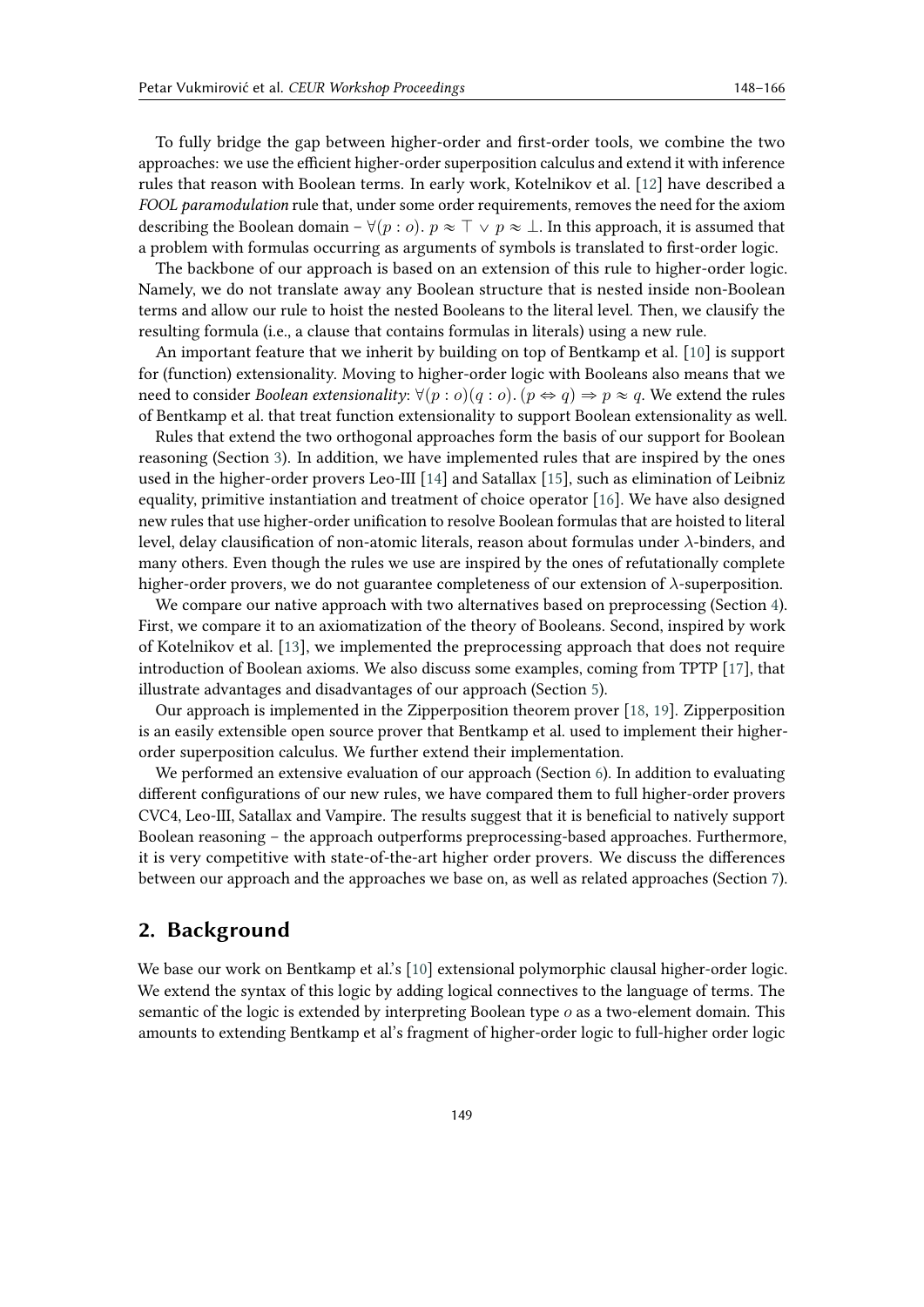(HOL). Our notation, definitions and the following text are largely based on Bentkamp et al.'s.

A signature is a quadruple  $(\Sigma_{t_v}, \mathcal{V}_{t_v}, \Sigma, \mathcal{V})$  where  $\Sigma_{t_v}$  is a set of type constructors,  $\mathcal{V}_{t_v}$  is a set of type variables and  $\Sigma$  and  $\mathcal V$  are sets of constants and term variables, respectively. We require nullary type constructors  $\iota$  and  $\omicron$ , as well as binary constructor  $\rightarrow$  to be in  $\Sigma_{\text{tv}}$ . A type  $\tau, v$  is either a type variable  $\alpha \in V_{\tau}$  or of the form  $\kappa(\tau_1, \dots \tau_n)$  where  $\kappa$  is an *n*-ary type constructor. We write  $\kappa$  for  $\kappa($ ,  $\tau \to v$  for  $\to (\tau, v)$ , and we abbreviate tuples  $(a_1, \ldots, a_n)$  as  $\overline{a}_n$  for  $n \ge 0$ . Similarly, we drop parentheses to shorten  $\tau_1 \to (\cdots \to (\tau_{n-1} \to \tau_n) \cdots)$  into  $\tau_1 \to \cdots \to \tau_n$ . Each symbol in  $\Sigma$  is assigned a type declaration of the form  $\Pi \overline{\alpha}_n$ .  $\tau$  where all variables occurring in  $\tau$  are among  $\overline{\alpha}_n$ .

Function symbols a, b, f, g, ... are elements of  $\Sigma$ ; their type declarations are written as f :  $\Pi \overline{\alpha}_n$ .  $\tau$ . Term variables from the set  $\mathcal V$  are written  $x, y, z \ldots$  and we denote their types as  $x : \tau$ . When the type is not important, we omit type declarations. We assume that symbols  $\top, \bot, \neg, \wedge, \vee, \Rightarrow, \Leftrightarrow$  with their standard meanings and type declarations are elements of  $\Sigma$ . Furthermore, we assume that polymorphic symbols  $\forall$  and  $\exists$  with type declarations  $\Pi \alpha$ . ( $\alpha \rightarrow$  $\alpha$   $\rightarrow$   $\alpha$  and  $\approx$  : Π $\alpha$ .  $\alpha \rightarrow \alpha \rightarrow \alpha$  are in  $\Sigma$ , with their standard meanings. All these symbols are called *logical symbols*. We write binary logical symbols in infix notation.

Terms are defined inductively as follows. Variables  $x : \tau$  are terms of type  $\tau$ . If f :  $\Pi \overline{\alpha}_n$ .  $\tau$ is in  $\Sigma$  and  $\overline{v}_n$  is a tuple of types, called type arguments, then f $\langle \overline{v}_n \rangle$  (written as f if  $n = 0$ , or if type arguments can be inferred from the context) is a term of type  $\tau{\bar{\alpha}}_n \mapsto \overline{v}_n$ , called constant. If x is a variable of type  $\tau$  and s is a term of type v then  $\lambda x$ . s is a term of type  $\tau \to v$ . If s and t are of type  $\tau \to v$  and  $\tau$ , respectively, then s t is a term of type v. We call terms of Boolean type (o) *formulas* and denote them by  $f, g, h, \ldots$ ; we use  $p, q, r, \ldots$  for variables whose result type is  $o$  and  $p, q, r$  for constants with the same result type. We shorten iterated lambda abstraction  $\lambda x_1$ ...  $\lambda x_n$ . s to  $\lambda \overline{x}_n$ . s, and iterated application  $(s t_1) \cdots t_n$  to  $s \overline{t}_n$ . We assume the standard notion of free and bound variables, capture-avoiding substitutions  $\sigma$ ,  $\rho$ ,  $\theta$ ,..., and  $\alpha$ -,  $\beta$ -,  $\eta$ conversion. Unless stated otherwise, we view terms as  $\alpha\beta\eta$ -equivalence classes, with  $\eta$ -long  $\beta$ -reduced form as the representative. Each term s can be uniquely written as  $\lambda \bar{x}_m$ .  $a \bar{t}_n$  where *a* is either variable or constant and  $m, n \geq 0$ ; we call *a* the *head* of *s*. We say that a term  $a \bar{t}_n$  is written in *spine notation* [\[20\]](#page-17-2). Following our previous work [\[21\]](#page-17-3), we define nonstandard notion of subterms and positions inductively as a graceful extension of the first-order counterparts: a term s is a subterm of itself at position  $\varepsilon$ . If s is a subterm of  $t_i$  at position p then s is a subterm of  $a\bar{t}_n$  at position i.p, where a is a head. If s is a subterm of t at position p then s is a subterm of  $\lambda x. t$  at position 1.p. We use  $s|_p$  to denote subterm of s at position p.

Given a formula  $f$  we call its Boolean subterm  $f|_p$  a *top-level Boolean* if for all proper prefixes q of p, the head of  $f|_q$  is a logical constant. Otherwise, we call it a *nested Boolean*. For example, in the formula  $f = h a \approx g (p \Rightarrow q) \vee \neg p$ ,  $f|_1$  and  $f|_2$  are top-level Booleans, whereas  $f|_{1,2,1}$ is a nested Boolean (as well as its subterms). Only top-level Booleans are allowed in first-order logic, whereas nested Booleans are characteristic for higher-order logic. A formula is called an *atom* if it is of the form  $a\bar{t}_n$ , where a is a non-logical head, or of the form  $s \approx t$ , where if s or t are of type  $o$ , and one of them has a logical head, the other one must be  $\top$  or  $\bot$ . A *literal*  $L$  is an atom or its negation. A *clause* C is a multiset of literals, interpreted and written (abusing  $\vee$ ) disjunctively as  $L_1 \vee \cdots \vee L_n$ . We write  $s \not\approx t$  for  $\neg(s \approx t)$ . We say a variable is *free* in a clause  $C$  if it is not bound inside any subterm of a literal in  $C$ .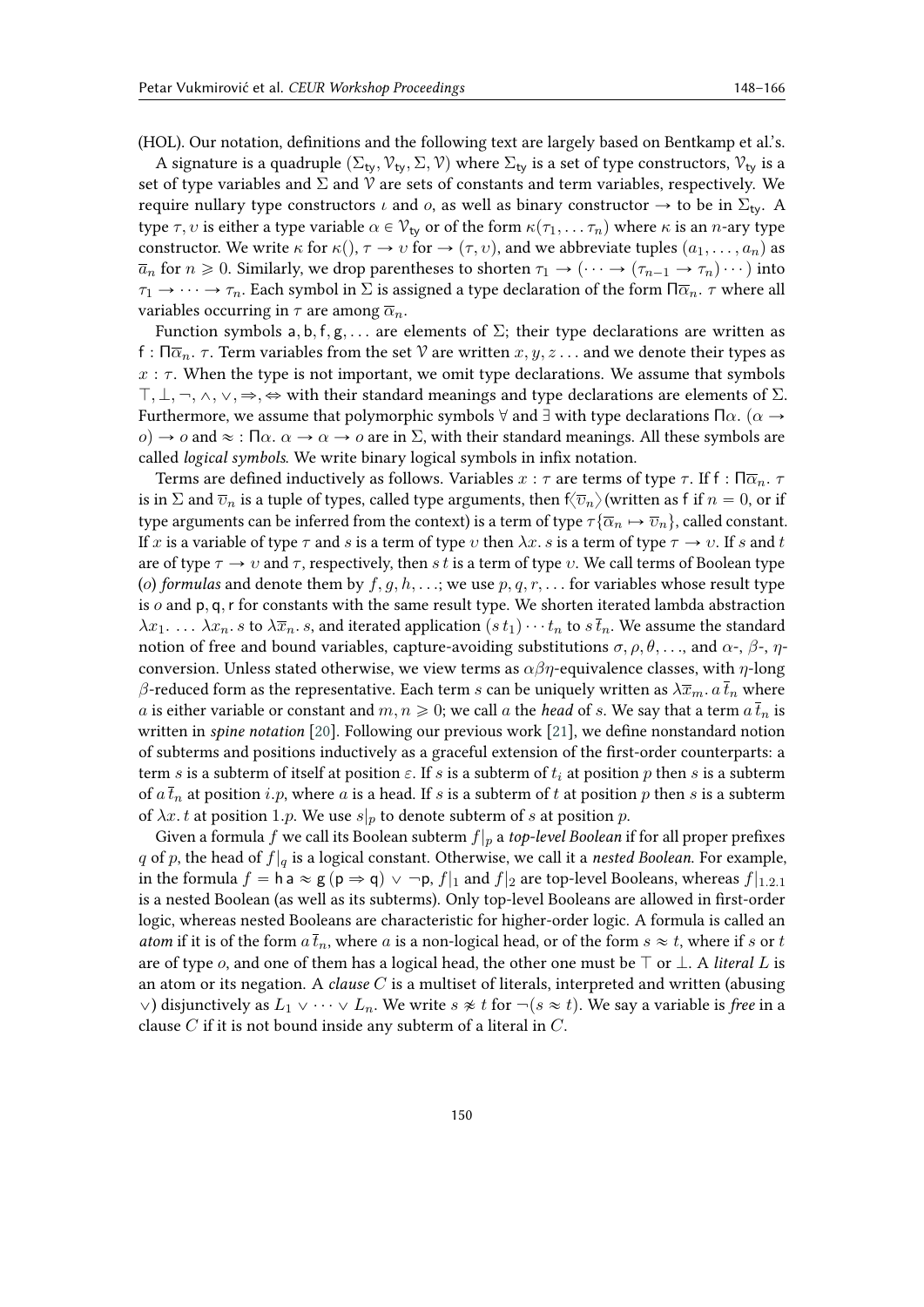### <span id="page-3-0"></span>**3. The Native Approach**

Some support for Booleans was already present in Zipperposition before we started extending the calculus of Bentkamp et al. In this section, we start by describing the internals of Zipperposition responsible for reasoning with Booleans. We continue by describing 15 rules that we have implemented. For ease of presentation we divide them in three categories. We assume some familiarity with the superposition calculus [\[22\]](#page-17-4) and adopt the notation used by Schulz [\[23\]](#page-17-5).

#### **3.1. Support for Booleans in Zipperposition**

Zipperposition is an open source<sup>[1](#page-3-1)</sup> prover written in OCaml. From its inception, it was designed as a prover that supports easy extension of its base superposition calculus to various theories, including arithmetic, induction and limited support for higher-order logic [\[18\]](#page-17-0).

Zipperposition internally stores applications in flattened, spine notation. It also exploits associativity of  $\land$  and  $\lor$  to flatten nested applications of these symbols. Thus, the terms  $p \wedge (q \wedge r)$  and  $(p \wedge q) \wedge r$  are represented as  $\wedge p q r$ . The prover's support for  $\lambda$ -terms is used to represent quantified nested Booleans: formulas  $\forall x$ . f and  $\exists x$ . f are represented as  $\forall (\lambda x. f)$ and  $\exists (\lambda x. f)$ . After clausification of the input problem, no nested Booleans will be modified or renamed using fresh predicate symbols.

The version of Zipperposition preceding our modifications distinguished between equational and non-equational literals. Following E [\[5\]](#page-16-7), we modified Zipperposition to represent all literals equationally: a non-equational literal f is stored as  $f \approx \top$ , whereas  $\neg f$  is stored as  $f \not\approx \top$ . Equations of the form  $f \approx \bot$  and  $f \not\approx \bot$  are transformed into  $f \not\approx \top$  and  $f \approx \top$ , respectively.

#### **3.2. Core Rules**

Kotelnikov et al. [\[12\]](#page-16-0), to the best of our knowledge, pioneered the approach of extending a first-order superposition prover to support nested Booleans. They call effects of including the axiom  $\forall (p : o)$ .  $p \approx \top \lor p \approx \bot$  a "recipe for disaster". To combat the explosive behavior of the axiom, they imposed the following two requirements to the simplification order  $\geq$  (which is a parameter to the superposition calculus):  $\top \succ \bot$  and  $\top$  and  $\bot$  are two smallest ground terms with respect to  $\geq$ . If these two requirements are met, there is no self-paramodulation of the clause and only paramodulation possible is from literal  $p \approx \top$  of the mentioned axiom into a Boolean subterm of another clause. Finally, Kotelnikov et al. replace the axiom with the inference rule *FOOL Paramodulation* (FP):

$$
\frac{C[f]}{C[\top] \vee f \approx \bot} \text{FP}
$$

where f is a nested non-variable Boolean subterm of clause C, different from  $\top$  and  $\bot$ . In addition, they translate the initial problem containing nested Booleans to first-order logic without interpreted Booleans; this translation introduces proxy symbols for  $\top$  and  $\bot$ , and proxy type for  $o$ .

<span id="page-3-1"></span><sup>1</sup> <https://github.com/sneeuwballen/zipperposition>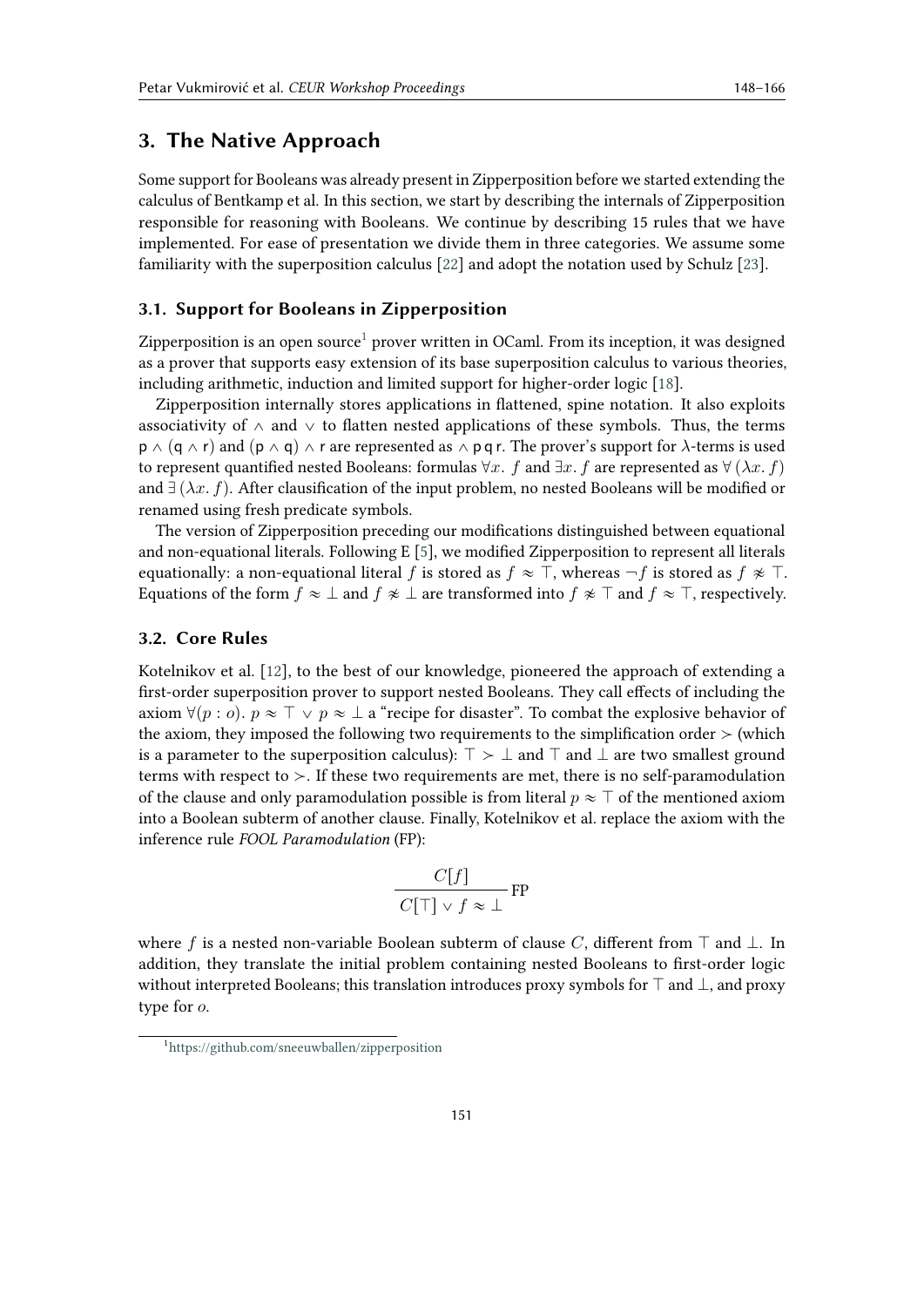We created two rules that are syntactically similar to FP but are adapted for higher-order logic with one key distinction – we do not perform any translation:

$$
\frac{C[f]}{C[\perp] \vee f \approx \top} \text{CASES} \qquad \frac{C[f]}{C[\perp] \vee f \approx \top \quad C[\top] \vee f \not\approx \top} \text{CASESIMP}
$$

The double line in the definition of CasesSimp denotes that the premise is replaced by conclusions; obviously, the prover that uses the rules should not include them both at the same time. In addition, since literals  $f \approx \bot$  are represented as negative equations  $f \not\approx \top$ , which cannot be used to paramodulate from, we change the first requirement on the order to  $\perp > \top$ .

These two rules hoist Boolean subterms  $f$  to the literal level; therefore, some results of CASES and CASESSIMP will have literals of the form  $f \approx \top$  (or  $f \not\approx \top$ ) where f is not an atom. This introduces the need for the rule called eager clausification (EC):

$$
\frac{C}{D_1 \cdots D_m}
$$
EC

We say that a clause is *standard* if all of its literals are of the form  $s\stackrel{.}{\approx}t,$  where  $s$  and  $t$  are not Booleans or of the form  $f \approx \top$ , where the head of  $f$  is not a logical symbol and  $\approx$  denotes  $\approx$ or  $\hat{\mathcal{F}}$ . The rule EC is applicable if clause  $C = L_1 \vee \cdots \vee L_n$  is not standard. The resulting clauses  $D_m$  represent the result of clausification of the formula  $\forall \bar{x}$ .  $L_1 \vee \cdots \vee L_n$  where  $\bar{x}$ are all free variables of  $C$ .

An advantage of leaving nested Booleans unmodified is that the prover will be able to prove some problems containing them without using the prolific rules described above. For example, given two clauses  $f(p \, x \Rightarrow p \, y) \approx a$  and  $f(p \, a \Rightarrow p \, b) \not\approx a$ , the empty clause can easily be derived without the above rules. A disadvantage of this approach is that the proving process will periodically be interrupted by expensive calls to the clausification algorithm.

Naive application of Cases and CasesSimp rules can result in many redundant clauses. Consider a clause  $C = p(p(p|pa))) \approx \top$  where  $p : o \rightarrow o$ , a : o. Then, the clause  $D = a \approx \top \vee p \bot \approx \top$  can be derived from C in eight ways using the rules, depending on which nested Boolean subterm was chosen for the inference. In general, if a clause has a subterm occurrence of the form  $p^n$  a, where both p and a have result type  $o$ , the clause  $\mathsf{a} \approx \top \lor \mathsf{p} \bot \approx \top$  can be derived in  $2^{n-1}$  ways. To combat these issues we implemented pragmatic restrictions of the rule: only the leftmost outermost (or innermost) eligible subterm will be considered. With this modification  $D$  can be derived in only one way. Furthermore, some intermediate conclusions of the rules will not be derived, pruning the search space.

The clausification algorithm by Nonnengart and Weidenbach [\[24\]](#page-17-6) aggressively simplifies the input problem using well-known Boolean equivalences before clausifying it. For example, the formula  $p \wedge \top$  will be replaced by p. To simplify nested Booleans we implemented the rule

$$
\frac{C[f\sigma]}{C[g\sigma]}
$$
BookSIMP

where  $f \longrightarrow g \in E$  runs over fixed set of rewrite rules E, and  $\sigma$  is any substitution. In the current implementation of Zipperposition,  $E$  consists of the rules described by Nonnengart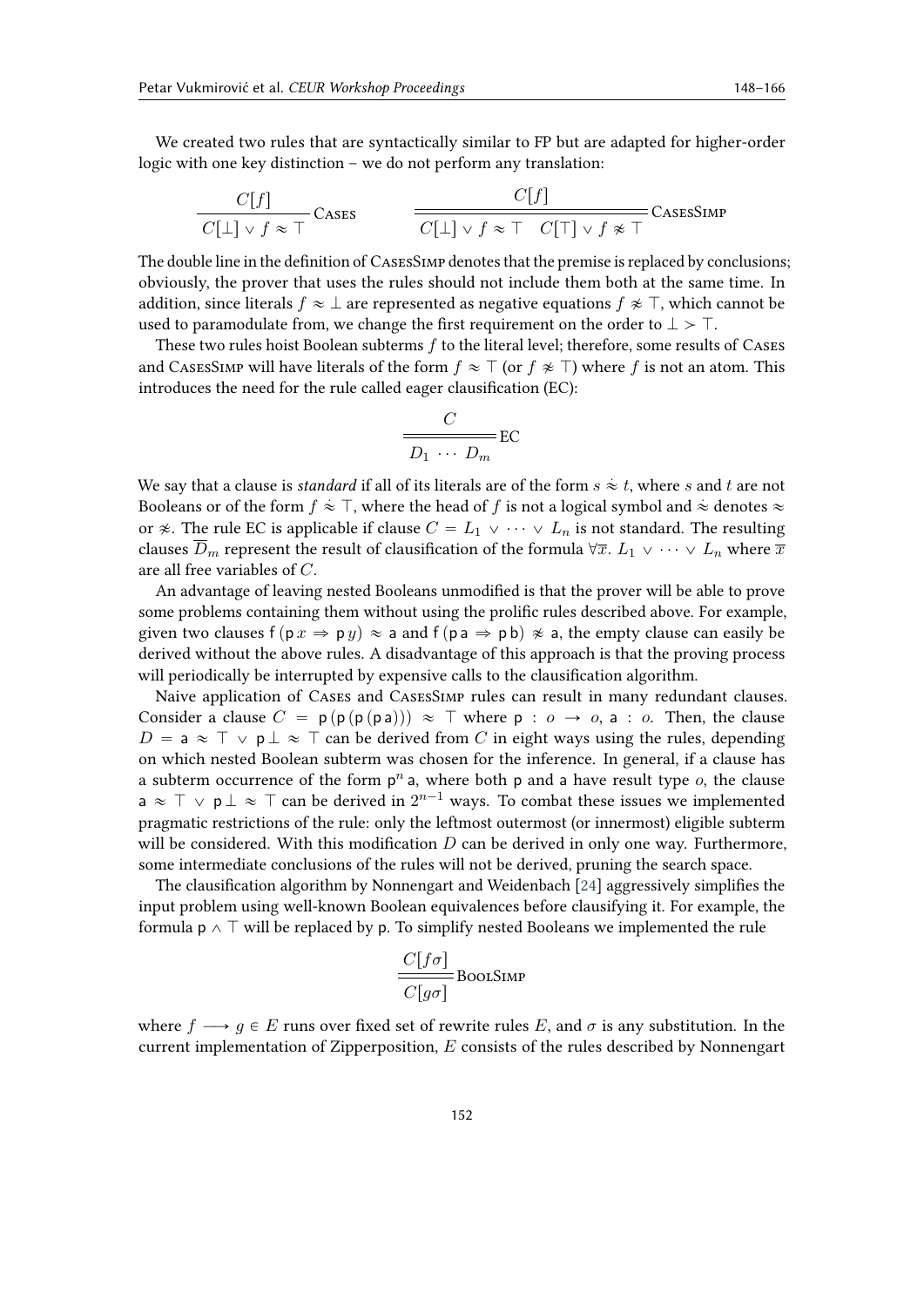and Weidenbach [\[24,](#page-17-6) Section 3]. This set contains the rules describing how each logical symbol behaves when either of its argument is  $\top$  or  $\bot$ : for example, it includes  $\top \Rightarrow p \longrightarrow p$  and  $p \Rightarrow \top \longrightarrow \top$ . Leo-III implements a similar rule, called simp [\[25,](#page-17-7) Section 4.2.1.].

Our decision to represent negative atoms as negative equations was motivated by the need to alter Zipperposition's earlier behavior as little as possible. Namely, negative atoms were not used as literals that can be used to paramodulate from, and as such added to the laziness of the superposition calculus. However, it might be useful to consider unit clauses of the form  $f \not\approx \top$ as  $f \approx \perp$  to strengthen demodulation. To that end, we have introduced the following rule:

$$
\frac{f \ast \top \quad C[f\sigma]}{f \ast \top \quad C[\bot]} \text{BoolDEMOD}
$$

#### **3.3. Higher-Order Considerations**

To achieve refutational completeness of higher-order resolution and similar calculi it is necessary to instantiate variables with result type *o*, *predicate variables*, with arbitrary formulas [\[25,](#page-17-7) [16\]](#page-16-4). Fortunately, we can approximate the formulas using a complete set of logical symbols (e.g.,  $\neg$ ,  $\forall$ , and  $\land$ ). Since such an approximation is not only necessary for completeness of some calculi, but very useful in practice, we implemented the *primitive instantiation* (PI) rule:

$$
\frac{C \vee \lambda \overline{x}_m \cdot p \, \overline{s}_n \approx t}{(C \vee \lambda \overline{x}_m \cdot p \, \overline{s}_n \approx t) \{p \mapsto f\}} \, \text{PI}
$$

where p is a free variable of the type  $\tau_1 \to \cdots \to \tau_n \to o$ . Choosing a different f that instantiates  $p$ , we can balance between explosiveness of approximating a complete set of logical symbols and incompleteness of pragmatic approaches. We borrow the notion of imitation from higher-order unification jargon [\[21\]](#page-17-3): we say that the term  $\lambda \bar{x}_m$ .  $f(y_1 \bar{x}_m) \cdots (y_n \bar{x}_m)$  is an *imitation* of constant  $f : \tau_1 \to \cdots \to \tau_n \to \tau$  for some variable  $z$  of type  $\nu_1 \to \cdots \to \nu_m \to \tau$ . Variables  $\overline{y}_n$  are fresh free variables, where each  $y_i$  has the type  $\nu_1 \to \cdots \to \nu_m \to \tau_i$ ; variable  $x_i$  is of type  $\nu_i$ .

Rule PI was already implemented by Simon Cruanes in Zipperposition, before we started our modifications. The rule has different modes that generate sets of possible terms f for  $p : \tau_1 \rightarrow$  $\cdots \rightarrow \tau_n \rightarrow o$ : *Full*, *Pragmatic*, and *Imit*<sub>\*</sub> where  $\star$  is an element of a set of logical constants  $P = \{\wedge, \vee, \infty\langle \alpha \rangle, \neg, \forall, \exists\}.$  Mode *Full* contains imitations (for *p*) of all elements of *P*. Mode *Pragmatic* contains imitations of  $\neg$ ,  $\top$  and  $\bot$ ; if there exist indices *i*, *j* such that  $i \neq j$  and  $\tau_i = \tau_j$ , it contains  $\lambda \overline{x}_n \cdot x_i \approx x_j$ ; if there exist indices  $i, j$  such that  $i \neq j$ , and  $\tau_i = \tau_j = o$ , then it contains  $\lambda \overline{x}_n .$   $x_i \wedge x_j$  and  $\lambda \overline{x}_n .$   $x_i \vee x_j$ ; if for some  $i,$   $\tau_i = o,$  then it contains  $\lambda \overline{x}_n .$   $x_i.$  Mode Imit $_{\star}$ contains imitations of  $\top$ ,  $\bot$  and  $\star$  (except for *Imit*<sub> $\forall$ </sub> which contains imitations of both  $\forall$  and  $\exists$ ).

While experimenting with our implementation we have noticed some proof patterns that led us to come up with the following modifications. First, it often suffices to perform PI only on initial clauses – which is why we allow the rule to be applied only to the clauses created using at most  $k$  generating inferences. Second, if the rule was used in the proof, its premise is usually only used as part of that inference – which is why we implemented a version of PI that removes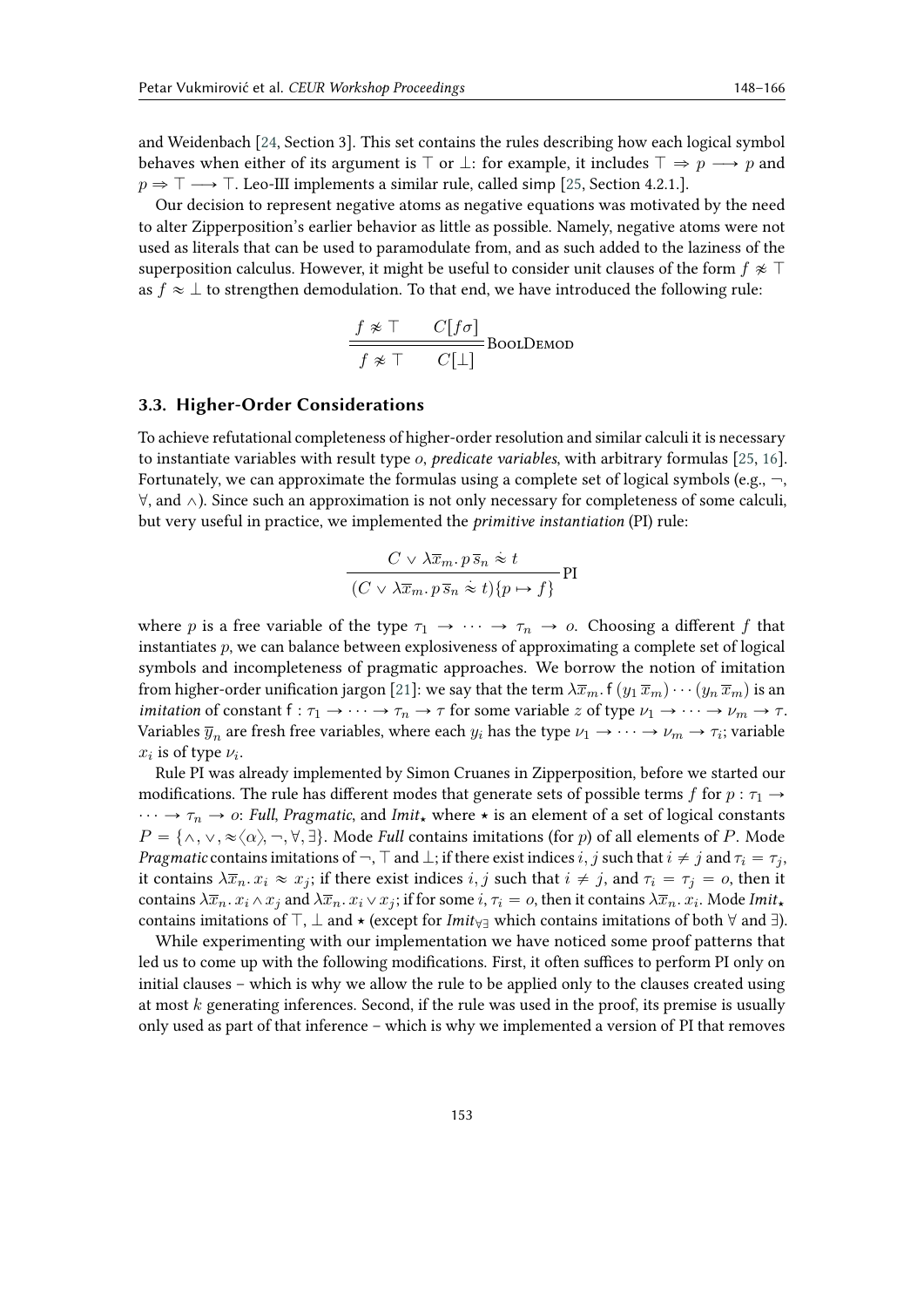the clause after all possible PI inferences have been performed. We observed that the mode  $Imit_{\star}$ is useful in practice since often only a single approximation of a logical symbol is necessary.

Efficiently treating axiom of choice is notoriously difficult for higher-order provers. Andrews formulates this axiom as  $\forall (p : \alpha \to o)$ .  $(\exists (x : \alpha) . p x) \Rightarrow p (\in p)$ , where  $\varepsilon$  :  $\Pi \alpha$ .  $(\alpha \to o) \to \alpha$ denotes the *choice operator* [\[16\]](#page-16-4). After clausification, this axiom becomes  $p x \not\approx \top \vee p (\varepsilon p) \approx \top$ . Since term  $px$  matches any Boolean term in the proof state, this axiom is very explosive. Therefore, Leo-III [\[14\]](#page-16-2) deals with the choice operator on the calculus level. Namely, whenever a clause  $C = p x \not\approx \top \vee p(f p) \approx \top$  is chosen for processing, C is removed from the proof state and f is added to set of choice functions CF (which initially contains just  $\varepsilon$ ). Later, elements of CF will be used to heuristically instantiate the axiom of choice. We reused the method of recognizing choice functions, but generalized the rule for creating the instance of the axiom (assuming  $\xi \in CF$ ):

$$
\frac{C[\xi t]}{x(ty) \approx \top \lor x(t(\xi(\lambda z. x(tz)))) \approx \top} \text{Choose}
$$

Let D be the conclusion of Choice. The fresh variable x in D acts as arbitrary context around t, the chosen instantiation for p from axiom of choice; the variable x can later be replaced by imitation of logical symbols to create more complex instantiations of the choice axiom. To generate useful instances early, we create  $D\{x \mapsto \lambda z, z\}$  and  $D\{x \mapsto \lambda z, -z\}$ . Then, based on Zipperposition parameters,  $D$  will either be deleted or kept. Note that  $D$  will not subsume its instances, since the matching algorithm of Zipperposition is too weak for this.

Most provers natively support extensionality reasoning: Bhayat et al. [\[26\]](#page-17-8) modify first-order unification to return unification constraints consisting of pairs of terms of functional type, whereas Steen relies on the unification rules of Leo-III's calculus [\[25,](#page-17-7) Section 4.3.3.] to deal with extensionality. Bentkamp et al [\[10\]](#page-16-1) altered core generating inference rules of the superposition calculus to support extensionality. Instead of requiring that terms involved in the inference are unifiable, it is required that they can be decomposed into *disagreement pairs* such that at least one of the disagreement pairs is of functional type. Disagreement pairs of terms s and t of the same type are defined inductively using function dp:  $dp(s, t) = \emptyset$  if s and t are equal;  $dp(a\bar{s}_n, b\bar{t}_m) = \{(a\bar{s}_n, b\bar{t}_m)\}\$ if a and b are different heads;  $dp(\lambda x. s, \lambda y. t) = \{(\lambda x. s, \lambda y. t)\}\;$  $d\mathsf{p}(a\,s_n, b\,t_m) = \{(a\,s_n, b\,t_m)\}\,\text{if}\,a$  and  $b$  are different heads;  $d\mathsf{p}(\lambda x.\,s,\lambda y.\,t) = \{(\lambda x.\,d\mathsf{p}(a\,\overline{s}_n,a\,\overline{t}_n) = \bigcup_{i=1}^n d\mathsf{p}(s_i,t_i)\}.$  Then the extensionality rules are stated as follows:

$$
\frac{s \approx t \vee C \qquad u[s'] \approx v \vee D}{(s_1 \not\approx s_1' \vee \cdots \vee s_n \not\approx s_n' \vee u[t] \approx v \vee C \vee D)\sigma} \text{ExrSup}
$$

$$
\frac{s \not\approx s' \vee C}{(s_1 \not\approx s_1' \vee \cdots \vee s_n \not\approx s_n' \cdots \vee C)\sigma} \text{ExrER}
$$

$$
\frac{s \approx t \vee s' \approx u \vee C}{(s_1 \not\approx s_1' \vee \cdots \vee s_n \not\approx s_n' \vee t \not\approx u \vee s' \approx u \vee C)\sigma} \text{ExrEF}
$$

Rules ExtSup, ExtER, and ExtEF are extensional versions of superposition, equality resolution and equality factoring [\[23\]](#page-17-5). The union of these three rules is denoted by Ext. In each rule,  $\sigma$ is a most general unifier of the types of s and s', and  $dp(s\sigma, s'\sigma) = \{(s_1, s'_1), \ldots, (s_n, s'_n)\}$ . All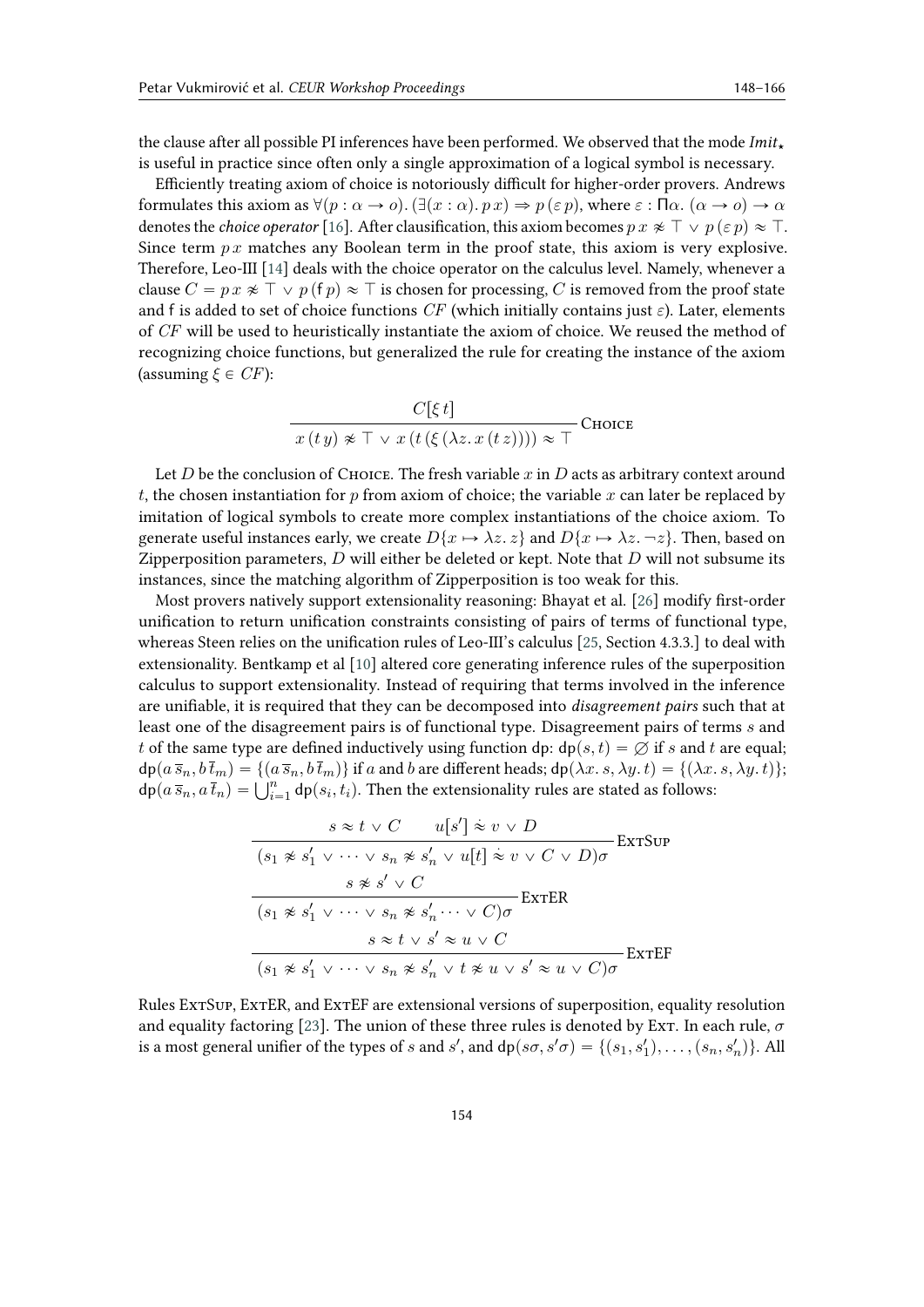side conditions for extensional rules are the same as for the standard rules, except that condition that  $s$  and  $s'$  are unifiable is replaced by the condition that at least one  $s_i$  is of functional type and that  $n > 0$ . This rule is easily extended to support Boolean extensionality by requiring that at least one  $s_i$  is of functional or type  $o$ , and adding the condition "dp $(f, g) = \{(f, g)\}\$  if  $f$  and  $q$  are different formulas" to the definition of dp.

Consider the clause  $f(\neg p \lor \neg q) \not\approx f(\neg (p \land q))$ . This problem is obviously unsatisfiable, since arguments of f on different sides of the disequation are extensionally equal; however, without Ext rules Zipperposition will rely on CASES(SIMP) and EC rules to derive the empty clause. Rule ExtER will generate  $C = \neg p \lor \neg q \not\approx \neg (p \land q)$ . Then, C will get clausified using EC, effectively reducing the problem to  $\neg(\neg p \lor \neg q \Leftrightarrow \neg(p \land q))$ , which is first-order.

Zipperposition restricts ExTSup by requiring that  $s$  and  $s'$  are not of function or Boolean types. If the terms are of function type, our experience is that better treatment of function extensionality is to apply fresh free variables (or Skolem terms, depending on the sign [\[10\]](#page-16-1)) to both sides of a (dis)equation to reduce it to a first-order literal; Boolean extensionality is usually better supported by applying EC on the top-level Boolean term. Thus, for the following discussion we can assume  $s$  and  $s'$  are not  $\lambda$ -abstractions or formulas. Then, Ex $\tau$ Sup is applicable if  $s$  and  $s'$  have the same head, and a functional or Boolean subterm. To efficiently retrieve such terms, we added an index that maps symbols to positions in clauses where they appear as a head of a term that has a functional or Boolean subterm. This index will be empty for first-order problems, incurring no overhead if extensionality reasoning is not needed. Furthermore, we do not apply Ext rules if all disagreement pairs have at least one side whose head is a variable; those will be dealt with more efficiently using standard, non-extensional, versions of the rules. We also eagerly resolve literals  $s_i \not\approx s'_i$  using at most one unifier returned by terminating, pragmatic variant of unification algorithm by Vukmirović et al. [\[21\]](#page-17-3).

Expressiveness of higher-order logic allows users to define equality using a single axiom, called Leibniz equality [\[16\]](#page-16-4):  $\forall (x : \alpha)(y : \alpha) \cdot (\forall (p : \alpha \rightarrow o) \cdot px \Rightarrow py) \Rightarrow x \approx y$ . Leibniz equality often appears in TPTP problems. Since modern provers have the native support for equality, it is usually beneficial to recognize and replace occurrences of Leibniz equality.

Before we began our modifications, Zipperposition had a powerful rule that recognizes clauses that contain variations of Leibniz equality and instantiates them with native equality. This rule was designed by Simon Cruanes, and to the best of our knowledge, it has not been documented so far. With his permission we describe this rule as follows:

$$
\frac{p\,\overline{s}_n^1 \approx \top \vee \cdots \vee p\,\overline{s}_n^i \approx \top \vee p\,\overline{t}_n^1 \not\approx \top \vee \cdots \vee p\,\overline{t}_n^j \not\approx \top \vee C}{(p\,\overline{s}_n^1 \approx \top \vee \cdots \vee p\,\overline{s}_n^i \approx \top \vee C)\sigma}
$$
ELIMPREDVAR

where p is a free variable, p does not occur in any  $s_k^l$  or  $t_k^l$ , or in C, and  $\sigma$  is defined as where p is a fi $\{p \mapsto \lambda \overline{x}_n \colon \bigvee_k^j\}$ ree vari $\sum_{k=1}^{j} (\bigwedge_{l=1}^{n}$  $_{l=1}^{n} x_l \approx t_l^k$  }.

To better understand how this rule removes variable-headed negative literals, consider the clause  $C = p a_1 a_2 \approx \top \vee p b_1 b_2 \not\approx \top \vee p c_1 c_2 \not\approx \top$ . Since all side conditions are fulfilled, the rule ELIMPREDVAR will generate  $\sigma = \{p \mapsto \lambda xy. (x \approx b_1 \wedge y \approx b_2) \vee (x \approx c_1 \wedge y \approx c_2)\}.$  After applying  $\sigma$  to  $C$  and subsequent  $\beta$ -reduction, negative literal  $p$  b<sub>1</sub> b<sub>2</sub>  $\ast$   $\top$  will reduce to (b<sub>1</sub>  $\approx$  $b_1 \wedge b_2 \approx b_2$ )  $\vee$   $(b_1 \approx c_1 \wedge b_2 \approx c_2) \not\approx \top$ , which is equivalent to  $\bot$ . Thus, we can remove this literal and all negative literals of the form  $p \bar{t}_n \approx \top$  from C and apply  $\sigma$  to the remaining ones.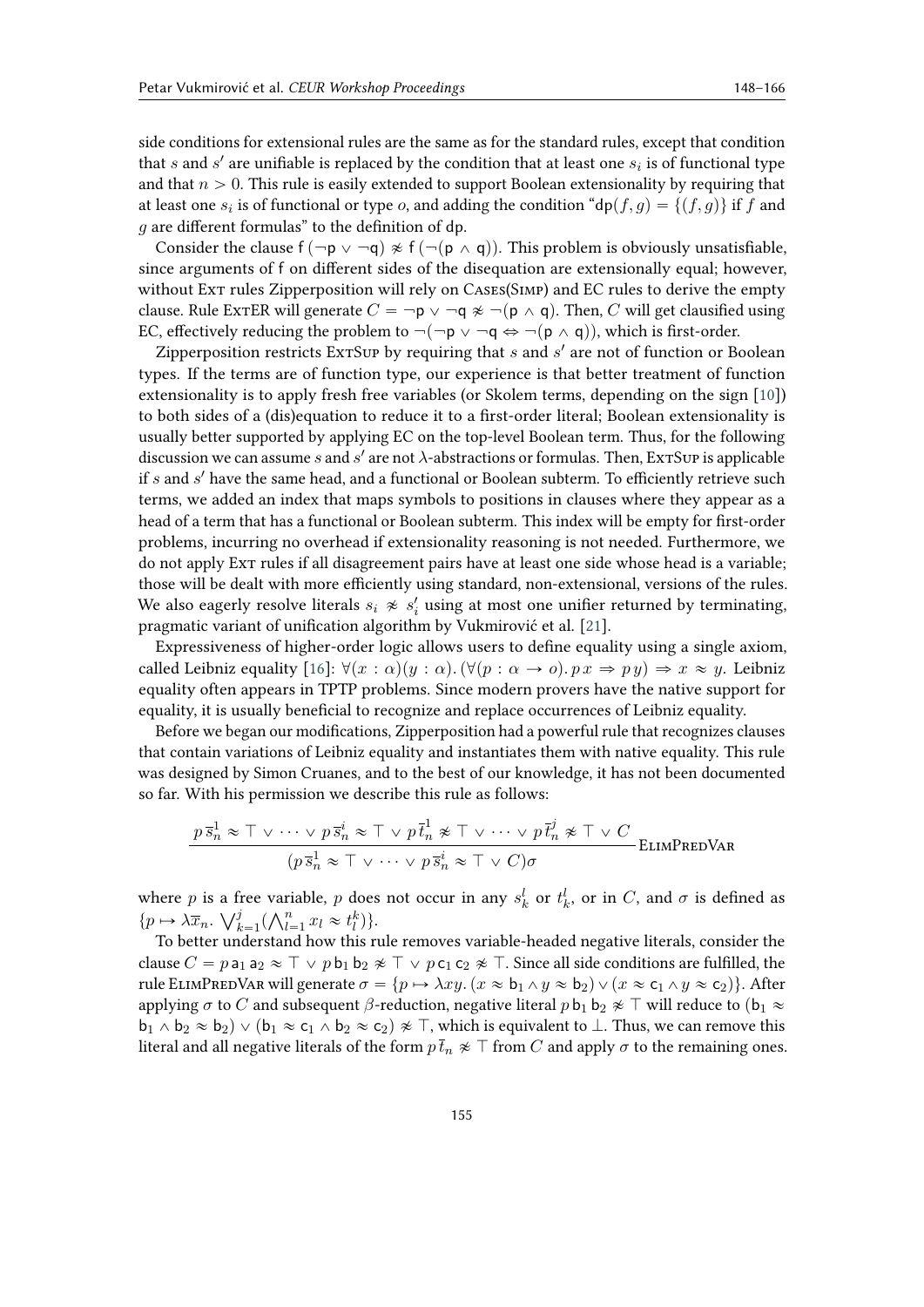The previous rule removes all variables occurring in disequations in one attempt. We implemented two rules that behave more lazily, inspired by the ones present in Leo-III and Satallax:

$$
\frac{p \bar{s}_n \approx \top \vee p \bar{t}_n \not\approx \top \vee C}{(s_i \approx t_i \vee C)\sigma}
$$
ELIMLEIBNIZ+ 
$$
\frac{p \bar{s}_n \not\approx \top \vee p \bar{t}_n \approx \top \vee C}{(s_i \approx t_i \vee C)\sigma'}
$$
ELIMLEIBNIZ-

where p is a free variable, p does not occur in  $t_i$ ,  $\sigma = \{p \mapsto \lambda \overline{x}_n \cdot x_i \approx t_i\}$  and  $\sigma' = \{p \mapsto \lambda \overline{x}_n\}$  $\lambda \overline{x}_n$ .  $\neg(x_i \approx t_i)$ . This rule differs from ELIMPREDVAR in three ways. First, it acts on occurrences of variables in both positive and negative literals. Second, due to its simplicity, it usually does not require EC as the following step. Third, it imposes much weaker conditions on  $p$ . However, removing all negative variables in one step might improve performance. Coming back to example of the clause  $C = p a_1 a_2 \approx \top \vee p b_1 b_2 \not\approx \top \vee p c_1 c_2 \not\approx \top$ , we can apply ELIMLEIBNIZ+ using the substitution  $\sigma = \{\lambda xy. x \approx b_1\}$  to obtain the clause  $C' = a_1 \approx \overline{b_1} \vee a_1 \nless c_1$ .

### **3.4. Additional Rules**

Zipperposition's unification algorithm [\[21\]](#page-17-3) uses flattened representation of terms with logical operators  $\wedge$  and  $\vee$  for heads to unify terms that are not unifiable modulo  $\alpha\beta\eta$ -equivalence, but are unifiable modulo associativity and commutativity of  $\wedge$  and  $\vee$ . Let  $\diamond$  denote either  $\wedge$ or  $\vee$ . When the unification algorithm is given two terms  $\circ \overline{s}_n$  and  $\circ \overline{t}_n$ , where neither of  $\overline{s}_n$  nor  $\bar{t}_n$  contain duplicates, it performs the following steps: First, it removes all terms that appear in both  $\bar{s}_n$  and  $\bar{t}_n$  from the two argument tuples. Next, the remaining terms are sorted first by their head term and then by their weight. Finally, the sorted lists are unified pairwise. As an their head term and then by their weight. Finally, the sorted lists are unified pairwise. As an example, consider the problem of unifying the pair  $(\wedge$  (pa)  $(q(fa))$ ,  $\wedge$   $(q(fa))$   $(r(f(fa))))$ where r is a free variable. If the arguments of  $\wedge$  are simply sorted as described above, we would unsuccessfully try to unify p a with  $q(f a)$ . However, by removing term  $q(f a)$  from the argument lists, we will be left with the problem  $(p \, a, r \, f \, f \, a))$  which has a unifier.

The winner of THF division of CASC-27 [\[27\]](#page-17-9), Satallax [\[15\]](#page-16-3), has one crucial advantage over Zipperposition: it is based on higher-order tableaux, and as such it does not require formulas to be converted to clauses. The advantage of tableaux is that once it instantiates a variable with a term, this instantiation naturally propagates through the whole formula. In Zipperposition, which is based on higher-order superposition, the original formula is clausified and instantiating a variable in a clause  $C$  does not automatically instantiate it in all clauses that are results of clausification of the same formula as  $C$ . To mitigate this issue, we have created extensions of equality resolution and equality factoring that take Boolean extensionality into account:

$$
\frac{s \approx s' \vee C}{C\sigma} \text{BooLER}
$$
\n
$$
\frac{p \bar{s}_n \approx T \vee s' \not\approx T \vee C}{(p \bar{s}_n \approx -s' \vee C)\sigma} \text{BooLEFT} + \frac{p \bar{s}_n \approx T \vee s' \not\approx T \vee C}{(p \bar{s}_n \approx -s' \vee C)\sigma} \text{BooLEFT} + \frac{p \bar{s}_n \not\approx T \vee s' \not\approx T \vee C}{(p \bar{s}_n \approx s' \vee C)\sigma} \text{BooLEFT} - \frac{p \bar{s}_n \otimes T \vee s' \not\approx T \vee C}{(p \bar{s}_n \approx s' \vee C)\sigma} \text{BooLEFT} - \frac{p \bar{s}_n \otimes T \vee s' \otimes T \vee C}{(p \bar{s}_n \approx s' \vee C)\sigma} \text{BooLEFT} - \frac{p \bar{s}_n \otimes T \vee s' \otimes T \vee C}{(p \bar{s}_n \approx s' \vee C)\sigma} \text{BooLEFT} - \frac{p \bar{s}_n \otimes T \vee s' \otimes T \vee C}{(p \bar{s}_n \approx s' \vee C)\sigma} \text{BooLEFT} - \frac{p \bar{s}_n \otimes T \vee s' \otimes T \vee C}{(p \bar{s}_n \approx s' \vee C)\sigma} \text{BooLEFT} - \frac{p \bar{s}_n \otimes T \vee s' \otimes T \vee C}{(p \bar{s}_n \approx s' \vee C)\sigma} \text{BooLEFT} - \frac{p \bar{s}_n \otimes T \vee s' \otimes T \vee C}{(p \bar{s}_n \approx s' \vee C)\sigma} \text{BooLEFT} - \frac{p \bar{s}_n \otimes T \vee s' \otimes T \vee C}{(p \bar{s}_n \approx s' \vee C)\sigma} \text{BooLEFT} - \frac{p \bar{s}_n \otimes T \vee s' \otimes T \vee C}{(p \bar{s}_n \approx s' \vee C)\sigma} \text{BooLEFT} - \frac{p \bar{s}_n \otimes T \vee s' \otimes T \vee C}{(p \bar{s}_n \approx s' \vee C)\sigma} \text{BooLEFT} - \frac{p \bar{s}_n \otimes T \vee s' \otimes T \vee C}{(p \bar{s}_n \
$$

All side conditions except for the ones concerning the unifiability of terms are as in the original equality resolution and equality factoring rules. In rule BooLER,  $\sigma$  unifies  $s$  and  $\neg s'$ . In the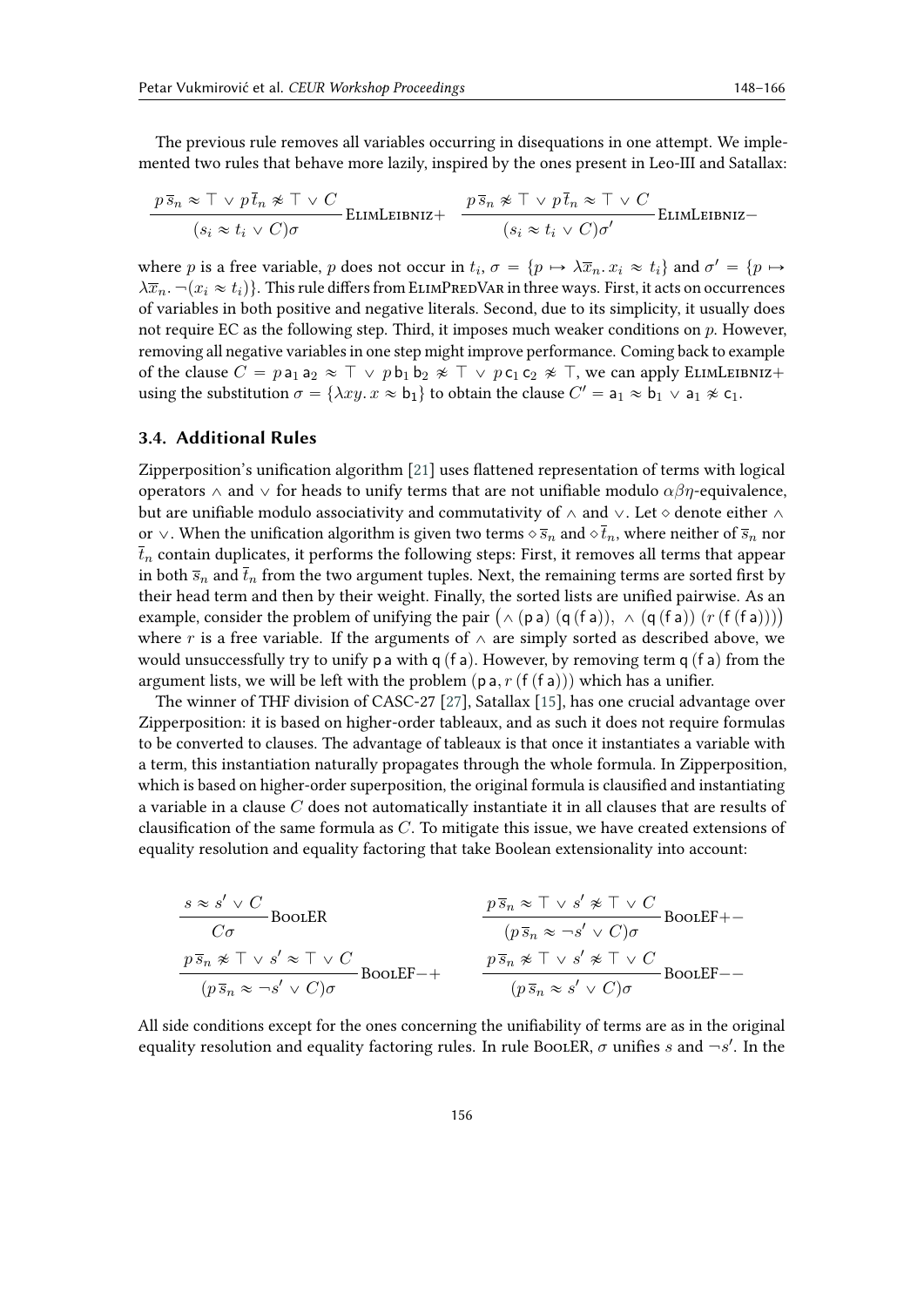+ – and – + versions of BoolEF,  $\sigma$  unifies  $p \bar{s}_n$  and  $\neg s'$ , and in the remaining version it unifies  $p\,\overline{s}_n$  and  $s'$ . Intuitively, these rules bring Boolean (dis)equations in the appropriate form for application of the corresponding base rules. It suffices to consider literals of the form  $s \approx s'$ for BoolER since Zipperposition rewrites  $s \Leftrightarrow t \approx \top$  and  $\neg(s \Leftrightarrow t) \ncong \top$  to  $s \approx t$  (and does analogous rewriting into  $s \not\approx t$ ).

Another approach to mitigate harmful effects of eager clausification is to delay it as long as possible. Following the approach by Ganzinger and Stuber [\[28\]](#page-17-10), we represent every input formula f as a unit clause  $f \approx \top$  and use the following lazy clausification (LC) rules:

$$
\frac{(f \wedge g) \approx \top \vee C}{f \approx \top \vee C \quad g \approx \top \vee C} \text{LC}_{\wedge} \quad \frac{(f \vee g) \approx \top \vee C}{f \approx \top \vee g \approx \top \vee C} \text{LC}_{\vee} \quad \frac{(f \Rightarrow g) \approx \top \vee C}{f \approx \top \vee g \approx \top \vee C} \text{LC}_{\Rightarrow}
$$
\n
$$
\frac{(\neg f) \approx \top \vee C}{f \approx \top \vee C} \text{LC}_{\neg} \quad \frac{(\forall x. f) \approx \top \vee C}{f \{x \mapsto y\} \vee C} \text{LC}_{\forall} \quad \frac{(\exists x. f) \approx \top \vee C}{f \{x \mapsto s \text{K} \overline{\alpha} \} \overline{y}_n\} \vee C} \text{LC}_{\exists}
$$
\n
$$
\frac{f \approx g \vee C}{f \approx \top \vee g \approx \top \vee C \quad f \approx \top \vee g \approx \top \vee C} \text{LC}_{\approx}
$$

The rules described above are as given by Ganzinger and Stuber (adapted to our setting), with the omission of rules for negative literals ( $f \notin \top$ ), which are easy to derive and which can be found in their work [\[28\]](#page-17-10). In LC<sub> $\infty$ </sub> we require both f and g to be formulas and at least one of them not to be  $\top$ . In LC<sub> $\forall$ </sub>,  $y$  is a fresh variable, and in LC<sub>1</sub>, sk is a fresh symbol and  $\overline{\alpha}$  and  $\overline{y}_n$ are all the type and term variables occurring freely in  $\exists x. f$ .

Naive application of the LC rules can result in exponential blowup in problem size. To avoid this, we rename formulas that have repeated occurrences. We keep the count of all non-atomic formulas occurring as either side of a literal. Before applying the LC rule on a clause  $f \approx \top \vee C,$ we check whether the number of  $f$ 's occurrences exceeds the threshold  $k$ . If it does, based on the polarity of the literal  $f \approx \top$ , we add the clause p  $\overline{y}_n \not\approx \top \vee f \approx \top$  (if the literal is positive) or p $\overline{y}_n \approx \overline{\top} \vee f \not\approx \overline{\top}$  (if the literal is negative), where  $\overline{y}_n$  are all free variables of  $f$  and p is a fresh symbol. Then, we replace the clause  $f \approx \top \vee C$  by  $p \overline{y}_n \approx \top \vee C$ .

Before the number of occurrences of  $f$  is checked, we first check (using a fast, incomplete matching algorithm) if there is a formula  $q$ , for which definition was already introduced, such that  $g\sigma = f$ , for some substitution  $\sigma$ . This check can have three outcomes. First, if the definition  $\overline{q} \overline{x}_n$  is already introduced for g with the polarity matching that of  $f \approx \top$ , then f is replaced by  $(q\bar{x}_n)\sigma$ . Second, if the definition was introduced, but with different polarity, we create the clause defining q with the missing polarity, and replace f with  $(q\bar{x}_n)\sigma$ . Last, if the there is no renamed formula  $g$  generalizing  $f$ , then we perform the previously described check.

In addition to reusing names for formula definitions, we reuse the Skolem symbols introduced by the LC<sub>I</sub> rule. When LC<sub>I</sub> is applied to  $f = \exists x. f'$  we check if there is a Skolem sk $\langle \overline{\alpha}_m \rangle \overline{y}_n$ introduced for a formula  $g = \exists x. g'$ , such that  $g\sigma = f$ . If so, the symbol sk is reused and  $\exists x. f'$ is replaced by  $f'(x \mapsto (\mathsf{sk}\langle \overline{\alpha}_m\rangle \overline{y}_n)\sigma\}.$  Renaming and name reusing techniques are inspired by the VCNF algorithm described by Reger et al. [\[29\]](#page-17-11).

Rules Cases and CasesSimp deal with Boolean terms, but we need to rely on extensionality reasoning to deal with  $\lambda$ -abstractions whose body has type  $o$ . Using the observation that the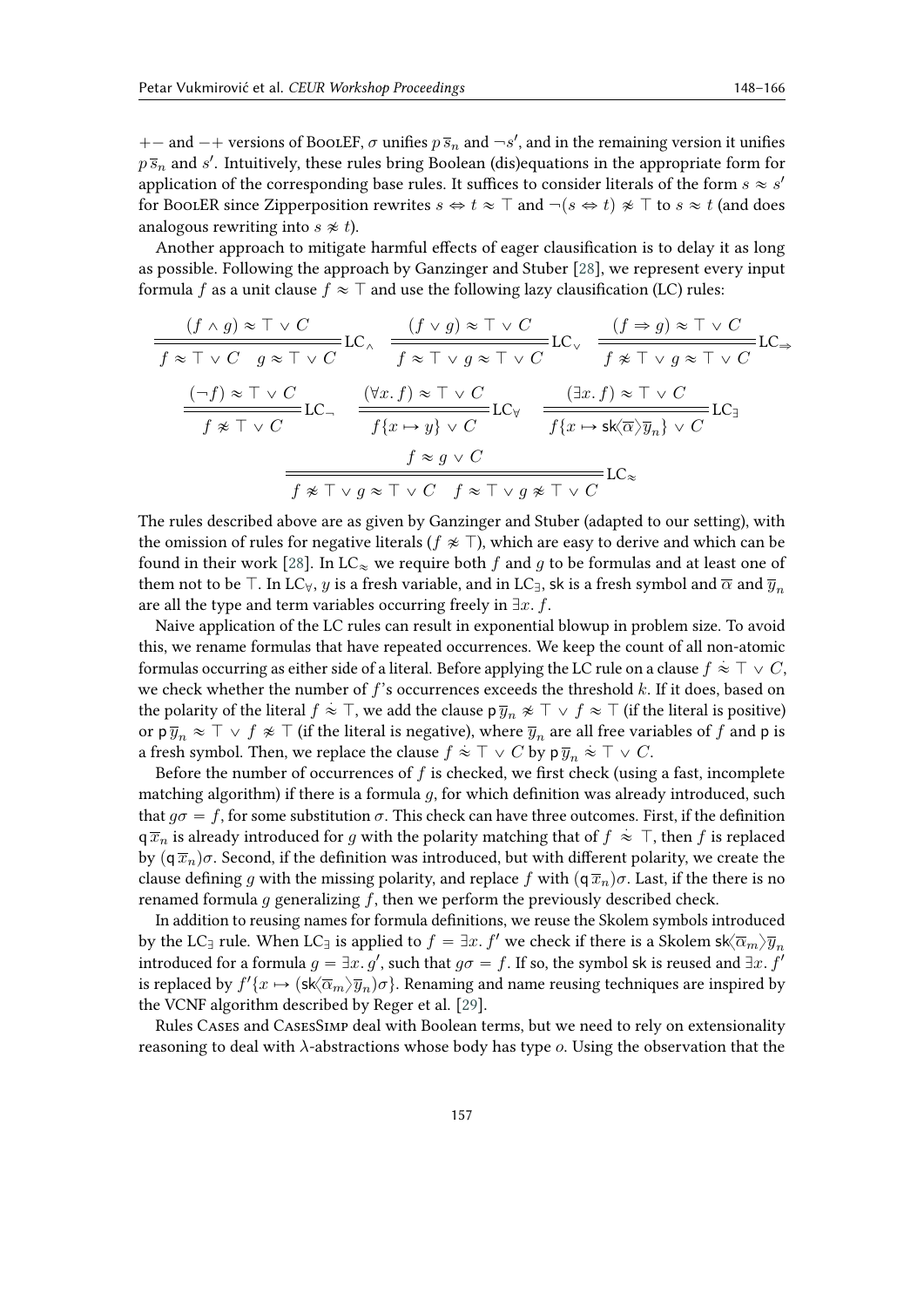formula  $\forall \overline{x}_n$ . *f* implies that  $\lambda \overline{x}_n$ . *f* is extensionally equal to  $\lambda \overline{x}_n$ .  $\top$  (and similarly, if  $\forall \overline{x}_n$ .  $\neg f$ , then  $\lambda \bar{x}_n$ ,  $f \approx \lambda \bar{x}_n$ ,  $\bot$ ), we designed the following rule (where all free variables of f are  $\bar{x}_n$ and variables occurring freely in  $C$ :

$$
\frac{C[\lambda \overline{x}_n. f]}{(\forall \overline{x}_n. f) \not\approx \top \vee C[\lambda \overline{x}_n. \top] \qquad (\forall \overline{x}_n. \neg f) \not\approx \top \vee C[\lambda \overline{x}_n. \bot]}\text{Interpret}\lambda
$$

### <span id="page-10-0"></span>**4. Alternative Approaches**

An alternative to heavy modifications of the prover needed to support the rules described above is to treat Booleans as yet another theory. Since the theory of Booleans is finitely axiomatizable, simply stating those axioms instead of creating special rules might seem appealing. Another approach is to preprocess nested Booleans by hoisting them to the top level.

### **4.1. Axiomatization**

A simple axiomatization of the theory of Booleans is given by Bentkamp et al. [\[10\]](#page-16-1). Following their approach, we introduce the proxy type  $bool$ , which corresponds to  $o$ , to the signature. We define proxy symbols t, f, not, and, or, impl, equiv, forall, exists, choice, and eq which correspond to the homologous logical constants from Section [2.](#page-1-0) In their type declarations  $o$  is replaced by bool.

To make this paper self-contained we include the axioms from Bentkamp et al. [\[10\]](#page-16-1). Definitions of symbols are computational in nature: symbols are characterized by their behavior on t and f. This also reduces interferences between different axioms. Axioms are listed as follows:

| t $\napprox$ f                 | or t $x \approx t$                                                            | equiv $xy \approx$ and (impl $xy$ ) (impl $yx$ )                           |
|--------------------------------|-------------------------------------------------------------------------------|----------------------------------------------------------------------------|
| $x \approx t \vee x \approx f$ | or f $x \approx x$                                                            | foral $\langle \alpha \rangle (\lambda x. t) \approx t$                    |
| not t $\approx$ f              | implt $x \approx x$                                                           | $y \approx (\lambda x. t) \vee$ foral $\langle \alpha \rangle y \approx f$ |
| not f $\approx$ t              | impl f $x \approx t$                                                          | exists $\langle \alpha \rangle y \approx$                                  |
| and t $x \approx x$            | $x \not\approx y \vee \operatorname{eq} \langle \alpha \rangle x y \approx t$ | not (foral $\langle \alpha \rangle (\lambda x \text{ not } (y x)))$        |
| and f $x \approx f$            | $x \approx y \vee \text{eq} \langle \alpha \rangle x y \approx f$             | $y x \approx f \vee y$ (choice $\langle \alpha \rangle y$ ) $\approx t$    |

### **4.2. Preprocessing Booleans**

Kotelnikov et al. extended VCNF, Vampire's algorithm for clausification, to support nested Booleans [\[13\]](#page-16-5). Vukmirović et al. extended the clausification algorithm of Ehoh, the lambda-free higher-order version of E, to support nested Booleans inspired by VCNF extension [\[11,](#page-16-8) Section 8]. Zipperposition and Ehoh share the same clausification algorithm, enabling us to reuse the extension with one notable difference: unlike in Ehoh, not all nested Booleans different from variables,  $\top$  and  $\bot$  will be removed. Namely, Booleans that are below  $\lambda$ -abstraction and contain  $\lambda$ -bound variables will not be preprocessed. They cannot be easily hoisted to the level of an atom in which they appear, since this process might leak any variables bound in the context in which the nested Boolean appears. Similar preprocessing techniques are used in other higher-order provers [\[30\]](#page-17-12).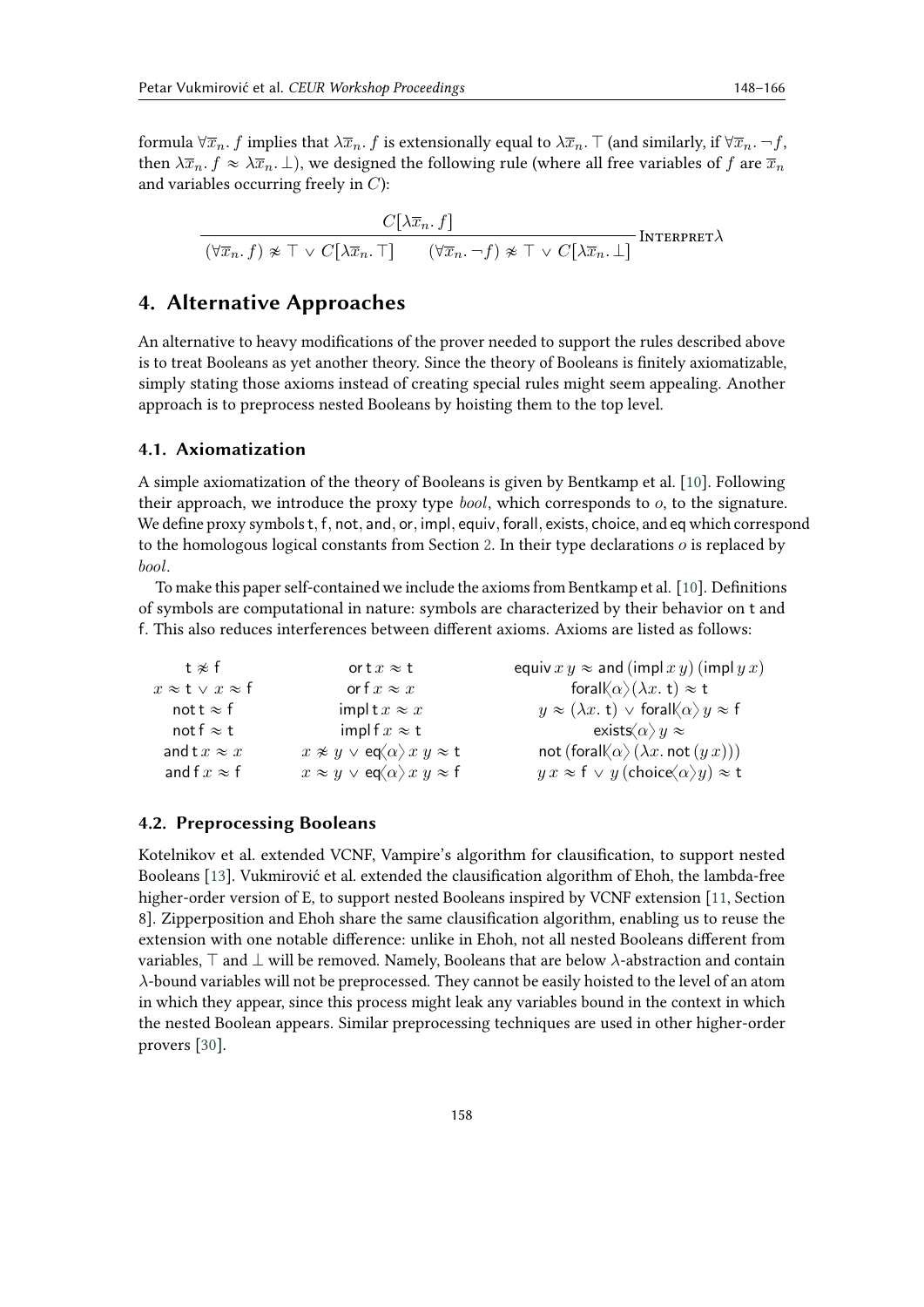### <span id="page-11-0"></span>**5. Examples**

The TPTP library contains thousands of higher-order benchmarks, many of them hand-crafted to point out subtle interferences of functional and Boolean properties of higher order logic. In this section we discuss some problems from the TPTP library that illustrate the advantages and disadvantages of our approach.

In the last five instances of the CASC theorem proving competition, the core calculus of the best performing higher-order prover was tableaux – a striking contrast from first-order part of the competition dominated by superposition-based provers. TPTP problem SET557^1 (a statement of Cantor's theorem) might shed some light on why tableaux-based provers excel on higher-order problems. This problem conjectures that there is no surjection from a set to its power set:

$$
\neg(\exists(x:\iota \to \iota \to o). \forall(y:\iota \to o). \exists(z:\iota). x z \approx y)
$$

After negating the conjecture and clausification this problem becomes  $\mathsf{sk}_1 (\mathsf{sk}_2 y) \approx y$  where  $\mathsf{sk}_1$ and  $sk_2$  are Skolem symbols. Then, we can use ArgCong rule [\[10\]](#page-16-1) which applies fresh variable w to both sides of the equation, yielding clause  $C = sk_1 (sk_2 y) w \approx y w$ . Most superpositionor paramodulation-based higher-order theorem provers (such as Leo-III, Vampire and Zipperposition) will split this clause into two clauses  $C_1 = sk_1 (sk_2 y) w \approx \top \vee y w \approx \top$  and  $C_2 = sk_1 (sk_2 y)$   $w \approx \top \vee y$   $w \not\approx \top$ . This clausification step makes the problem considerably harder. Namely, the clause C instantiated with the substitution  $\{y \mapsto \lambda x. \neg (\mathsf{sk}_1 x x), w \mapsto \emptyset \}$  $s_{2} (\lambda x. \neg (s_{1} x x))$  yields the empty clause. However, if the original clause is split into two as described above, Zipperposition will rely on PI rule to instantiate  $\eta$  with imitation of  $\neg$  and on equality factoring to further instantiate this approximation. These desired inferences need to be applied on both new clauses and represent only a fraction of inferences that can be done with  $C_1$  and  $C_2$ , reducing the chance of successful proof attempt. Rule BoolER imitates the behavior of tableaux prover: it essentially rewrites the clause C into  $\neg(\mathsf{sk}_1(\mathsf{sk}_2 y) w) \not\approx y w$ which makes finding the necessary substitution easy and does not require a clausification step.

Combining rule (Bool)ER with lazy clausification is very fruitful as the problem SY0033^1 illustrates. This problem also contains the single conjecture

$$
\exists (x : (\iota \to o) \to o). \forall (y : \iota \to o). (x y \Leftrightarrow (\forall (z : \iota). y z))
$$

The problem is easily solved if we instantiate variable x with the constant  $\forall$ . Moreover, the prover does not have to blindly guess this instantiation for  $x$ , but can obtain it by unifying x y with  $\forall y$  (which is the  $\eta$ -short form of  $\forall (z : \iota) . y z$ ). However, when the problem is clausified, all quantifiers are removed. Then, Zipperposition only finds the proof if appropriate instantiation mode of PI is used, and if both clauses resulting from clausifying the negated conjecture are appropriately instantiated. In contrast, lazy clausification will derive the clause  $x$  (sk  $x$ )  $\neq \forall$  (sk  $x$ ) from the negated conjecture in three steps. Then, equality resolution results in an empty clause, swiftly finishing the proof without any explosive inferences. This effect is even more pronounced on problems SYO287^5 and SYO288^5, in which critical proof step is instantiation of a variable with imitation of  $\vee$  and  $\wedge$ . In configurations that do not use lazy clausification and BoolER, Zipperposition times out in any reasonable time limit; with those two options it solves mentioned problems in less than 100 ms.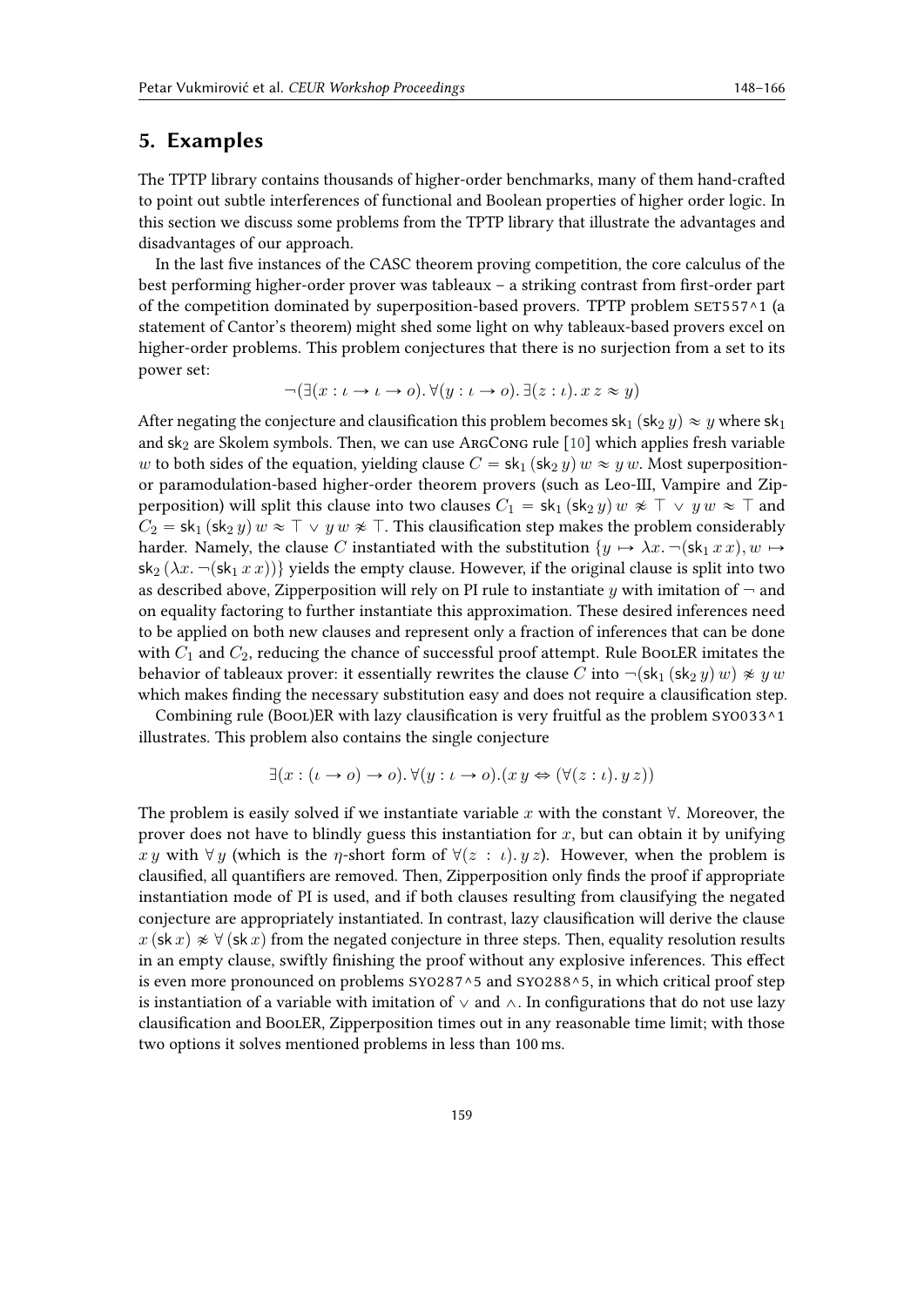In some cases, it is better to preprocess the problem. For example, TPTP problem SYO500^1.005 contains many nested Boolean terms:

 $f_0$   $(f_1$   $(f_1$   $(f_2$   $(f_3$   $(f_3$   $(f_3$   $(f_4 a))))))$   $\gg$   $f_0$   $(f_0$   $(f_0$   $(f_1$   $(f_2$   $(f_2$   $(f_3$   $(f_4$   $(f_4$   $(f_4 a)))))))))$ 

In this problem, all functions  $f_i$  are of type  $o \rightarrow o$ , and constant a is of type  $o$ . FOOL unfolding of nested Boolean terms will result in exponential blowup in the problem size. However, superposition-based theorem provers are well-equipped for this issue: their CNF algorithms use smart simplifications and formula renaming to mitigate these effects. Moreover, when the problem is preprocessed, the prover is aware of the problem size before the proving process starts and can adjust its heuristics properly. E, Zipperposition and Vampire, instructed to perform FOOL unfolding, solve the problem swiftly, using their default modes. However, if problem is not preprocessed, Zipperposition struggles to prove it using Cases(Simp) and due to the large number of (redundant) clauses it creates, succeeds only if specific heuristic choices are made.

### <span id="page-12-0"></span>**6. Evaluation**

We performed extensive evaluation to determine usefulness of our approach. As our benchmark set, we used all 2606 monomorphic theorems from the TPTP library, given in THF format. All of the experiments were performed on StarExec [\[31\]](#page-17-13) servers with Intel Xeon E5-2609 0 CPUs clocked at 2.40 GHz. The evaluation is separated in two parts that answer different questions: How useful are the new rules? How does our approach compare with state-of-the-art higher-order provers?

#### **6.1. Evaluation of the Rules**

For this part of the evaluation, we fixed a single well-performing Zipperposition configuration called *base* (*b*). Since we are testing a single configuration, we used the CPU time limit of 15 s – roughly the time a single configuration is given in a portfolio mode. Configuration *b* uses the pragmatic variant  $\text{pv}_{1121}^2$  of the unification algorithm given by Vukmirović et al. [\[21\]](#page-17-3). It enables BOOLSIMP rule, EC rule, PI rule in *Pragmatic* mode with  $k = 2$ , ELIMLEIBNIZ and ELIMPREDVAR rules, BoolER rule, and BoolEF rules. To evaluate the usefulness of all rules we described above, we enable, disable or change the parameters of a single rule, while keeping all other parameters of *b* intact. In figures that contain sufficiently different configurations, cells are of the form  $n(m)$ where *n* is the total number of proved problems by a particular configuration and  $m$  is the number of unique problems that a given configuration solved, compared to the other configurations in the same figure. Intersections of rows and columns denote corresponding combination of parameters. Result for the base configuration is written in *cursive*; the best result is written in **bold**.

First, we tested different parameters of Cases and CasesSimp rules. In Figure [1](#page-13-0) we report the results. The columns correspond to three possible options to choose subterm on which the inference is performed: **a** stands for any eligible subterm, **lo** and **li** stands for leftmost outermost and leftmost innermost subterms, respectively. The rows correspond to two different rules: **b** is the base configuration, which uses CasesSimp, and **b<sup>c</sup>** swaps this rule for Cases. Although the margin is slim, the results show it is usually preferable to select leftmost-outermost subterm.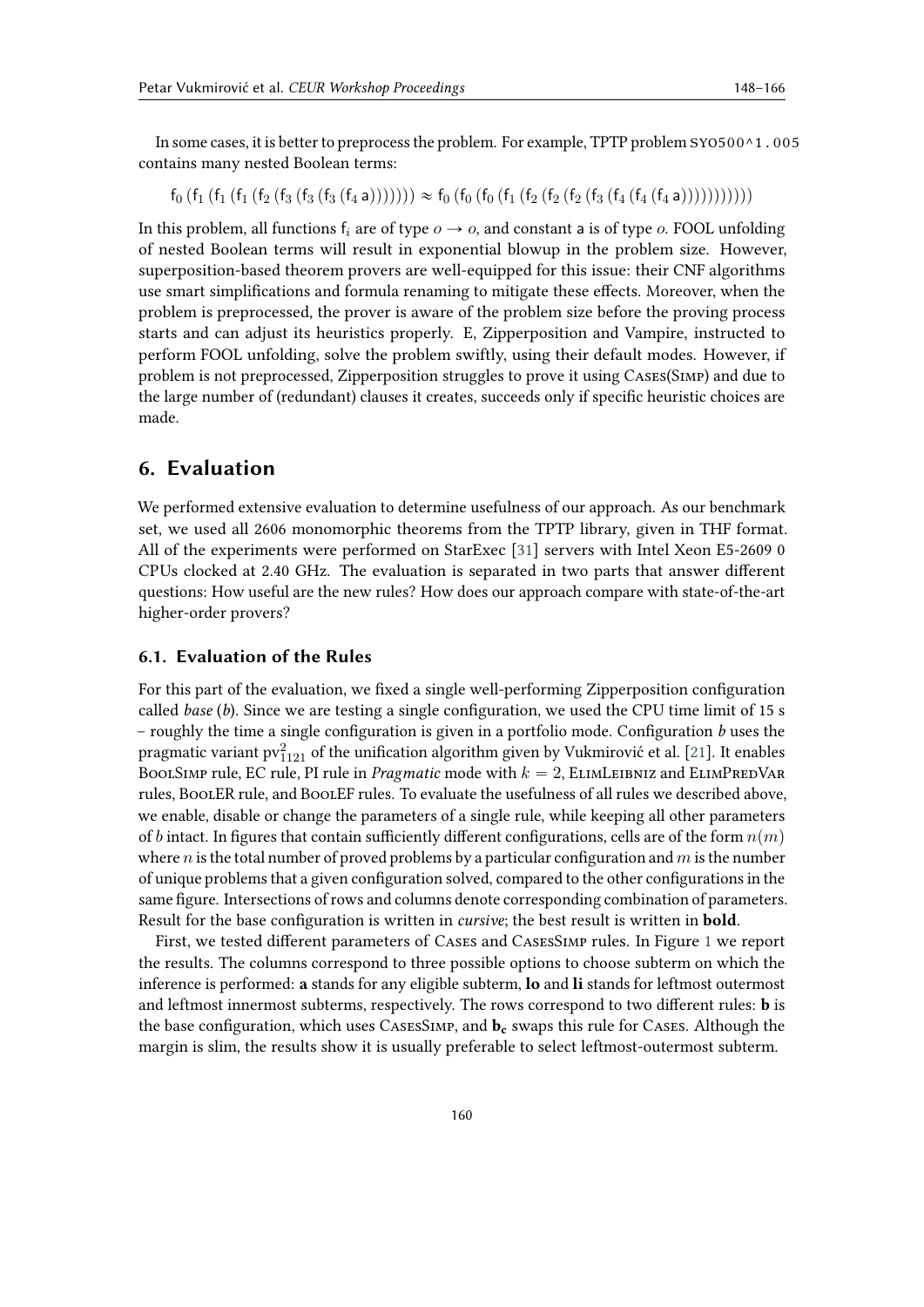|                | a    | I٥   | Ιi   |
|----------------|------|------|------|
| b              | 1646 | 1648 | 1640 |
| $\mathbf{b}_c$ | 1644 | 1645 | 1644 |

<span id="page-13-1"></span><span id="page-13-0"></span>**Figure 1:** Effect of the Cases(Simp) rule on success rate

|                                                 | $-PI$ $b_p$ $b_f$ $b_\wedge$ $b_\vee$ $b_\approx$ $b_\neg$ $b_{\forall\exists}$ |  |  |  |
|-------------------------------------------------|---------------------------------------------------------------------------------|--|--|--|
| $k = 1$ 1648 1628 1637 1634 1630 1641 1637      |                                                                                 |  |  |  |
| $k = 2$ 1636 1646 1629 1636 1631 1627 1638 1634 |                                                                                 |  |  |  |
| $k = 8$ 1643 1625 1633 1631 1623 1637 1635      |                                                                                 |  |  |  |

**Figure 2:** Effect of PI rule on success rate

<span id="page-13-2"></span>

|        | —FL.    | $+EL$    |        | $-RFF$   | $+BEF$   |
|--------|---------|----------|--------|----------|----------|
| $-EPV$ | 1584(0) | 1644 (0) | —BER   | 1644 (2) | 1643(0)  |
| $+EPV$ | 1612(0) | 1646 (0) | $+BER$ | 1645(0)  | 1646 (0) |

**Figure 3:** Effect of Leibniz equality elimination **Figure 4:** Effect of BoolER and BoolEF

Second, we evaluated all the modes of PI rule with 3 values for parameter  $k: 1, 2$ , and 8 (Figure [2\)](#page-13-1). The columns denote, from left to right: disabling the PI rule, *Pragmatic* mode, *Full* mode, and *Imit*<sub>\*</sub> modes with appropriate logical symbols. The rows denote different values of  $k$ . The results show that different values for  $k$  have a modest effect on success rate. The raw data reveal that when we focus our attention to configurations with  $k = 2$ , mode *Full* can solve 10 problems no other mode (including disabling PI rule) can. Modes *Imit*^ and *Pragmatic* solve 2 problems, whereas *Imit*<sub> $\vee$ </sub> solves one problem uniquely. This result suggests that, even though this is not evident from Figure [2,](#page-13-1) sets of problems solved solved by different modes somewhat differ.

Figure [3](#page-13-2) gives results of evaluating rules that treat Leibniz equality on the calculus level: EL stands for ELIMLEIBNIZ, whereas EPV denotes ELIMPREDVAR; signs  $-$  and  $+$  denote that rule is removed from or added to configuration b, respectively. Disabling both rules severely lowers the success rate. The results suggest that including ElimLeibniz is beneficial to performance.

Similarly, Figure [4](#page-13-2) discusses merits of including  $(+)$  or excluding  $(-)$  BoolER (BER) and BoolEF (BEF) rules. Our expectations were that inclusion of those two rules would make bigger impact on success rate. It turned out that, in practice, most of the effects of these rules could be achieved using a combination of the PI rule and basic superposition calculus rules.

Combining these two rules with lazy clausification is more useful: when the rule EC is replaced by the rule LC, the success rate increases (compared to  $1646$  problems solved by  $b$ ) to  $1660$ problems. We also discovered that reasoning with choice is useful: when rule CHOICE is enabled, the success rate increases to 1653. We determined that including or excluding the conclusion  $D$ of Choice, after it is simplified, makes no difference. Counterintuitively, disabling BoolSimp rule results in 1640 problems, which is only 6 problems short of configuration  $b$ . Disabling Ext and INTERPRET- $\lambda$  rules results in solving 25 and 31 problems less, respectively. Raw data show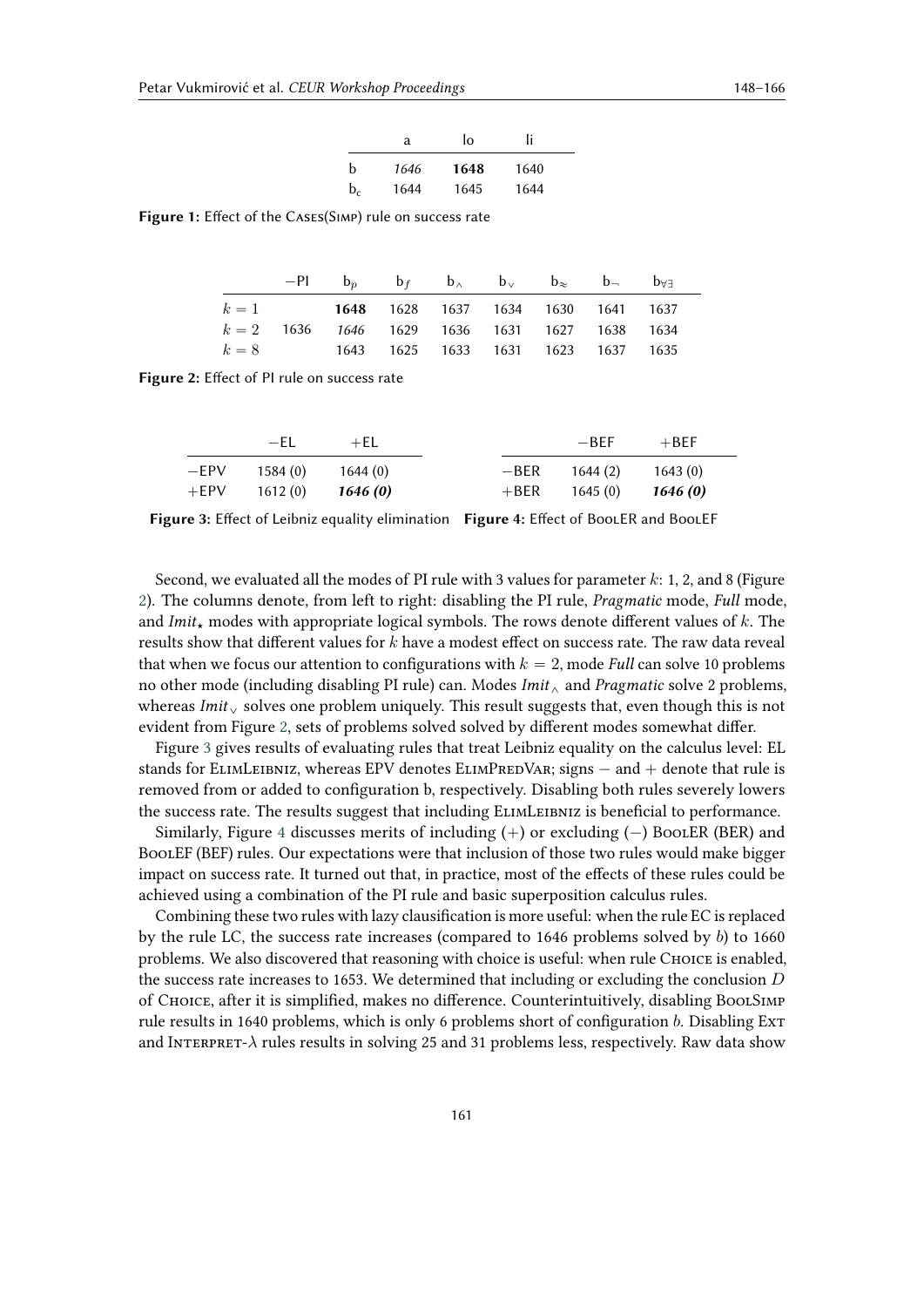|      | CVC <sub>4</sub> | Leo-III | Satallax | Vampire                  | Zipperposition |
|------|------------------|---------|----------|--------------------------|----------------|
| pure | 1806(5)          | 1627(0) | 2067(0)  | 1924 (7)                 | 1980(0)        |
| coop | $-$              | 2085(3) | 2214(9)  | $\overline{\phantom{0}}$ | 2190(17)       |

**Figure 5:** Comparison with other higher-order provers

that in total, using configurations from Figure [1](#page-13-0) to Figure [4,](#page-13-2) 1682 problems can be solved.

Last, we compare our approach to alternatives. Axiomatizing Booleans brings Zipperposition down to a grinding halt: only 1106 problems can be solved using this mode. On the other hand, preprocessing is fairly competitive: it solves only 8 problems less than the  $b$  configuration.

#### **6.2. Comparison with Other Higher-Order Provers**

We compared Zipperposition with all higher-order theorem provers that took part in THF division of CASC-27[\[27\]](#page-17-9): CVC4 1.8 prerelease [\[4\]](#page-16-9), Leo-III 1.4 [\[14\]](#page-16-2), Satallax 3.4 [\[15\]](#page-16-3), and Vampire-THF 4.4 [\[6\]](#page-16-10). In this part of the evaluation, Zipperposition is ran in portfolio mode that runs configurations in different time slices. We set the CPU time limit to 180 s, the time allotted to each prover at CASC-27.

Leo-III and Satallax are cooperative theorem provers – they periodically invoke first-order provers to finish the proof attempt. Leo-III uses CVC4, E and iProver [\[32\]](#page-17-14) as backends, while Satallax uses Ehoh [\[11\]](#page-16-8) as backend. Zipperposition can use Ehoh as backend as well. To test effectiveness of each calculus, we run the cooperative provers in two versions: *pure*, which disables backends, and *coop* which uses all supported backends.

In both pure and cooperative mode, Satallax comes out as the winner. Zipperposition comes in close second, showing that our approach is a promising basis for further extensions. Leo-III uses SMT solver CVC4, which features native support for Booleans, as a backend. It is possible that the use of CVC4 is one of the reasons for massive improvement in success rate of cooperative configuration of Leo-III, compared with the pure version. Therefore, we conjecture that including support for SMT backends in Zipperposition might be beneficial.

### <span id="page-14-0"></span>**7. Discussion and Related Work**

Our work is primarily motivated by the goal of closing the gap between higher-order "hammer" or software verifier frontends and first-order backends. Considerable amount of research effort has gone into making the translations of higher-order logic as efficient as possible. Descriptions of hammers like HOLyHammer [\[1\]](#page-16-11) and Sledgehammer [\[2\]](#page-16-12) for Isabelle contain details of these translations. Software verifiers Boogie [\[33\]](#page-17-15) and Why3 [\[34\]](#page-17-16) use similar translations.

Established higher-order provers like Leo-III and Satallax perform very well on TPTP benchmarks; however, recent evaluations show that on Sledgehammer problems they are outperformed by translations to first-order logic [\[10,](#page-16-1) [11,](#page-16-8) [9\]](#page-16-13). Those two provers are built from the ground up as higher-order provers – treatment of exclusively higher-order issues such as extensionality or choice is built into them usually using explosive rules. Those explosive rules might contribute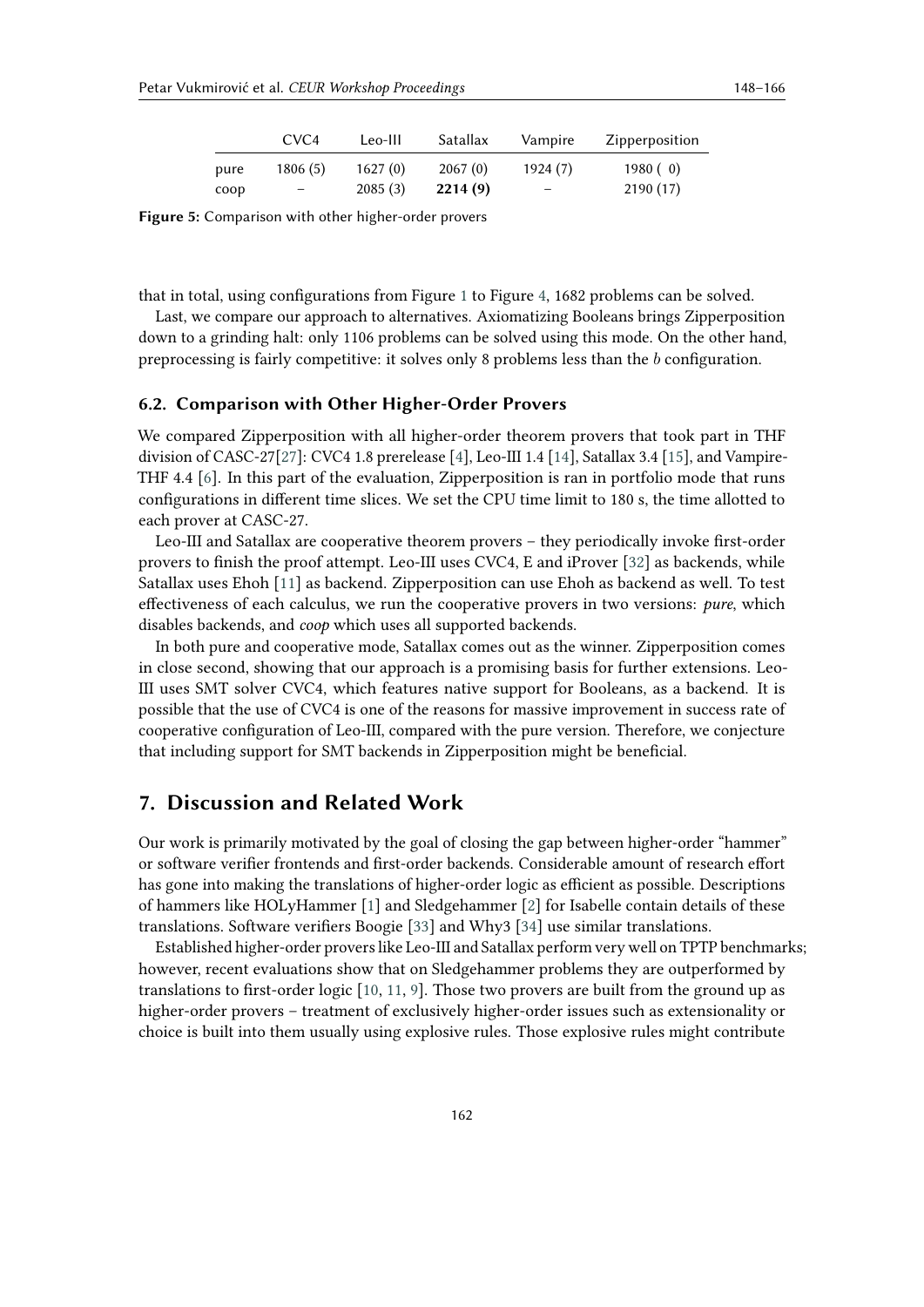to their suboptimal performance on mostly first-order Sledgehammer problems.

In contrast, our approach is to start with a first-order prover and gradually extend it with higher-order features. The work performed in the context of Matryoshka project [\[35\]](#page-17-17), in which both authors of this paper participate, resulted in adding support for  $\lambda$ -free higher-order logic with Booleans to E [\[11\]](#page-16-8) and veriT [\[9\]](#page-16-13), and adding support for Boolean-free higher-order logic to Zipperposition. Authors of many state-of-the-art first-order provers have implemented some form of support for higher-order reasoning. This is true both for SMT solvers, witnessed by the recent extension of CVC4 and veriT [\[9\]](#page-16-13), and for superposition provers, witnessed by the extension of Vampire [\[36\]](#page-18-0). All of those approaches were arguably more focused on functional aspects of higher-order logic, such as  $\lambda$ -binders and function extensionality, than on Boolean aspects such as Boolean subterms and Boolean extensionality. A notable exception is work by Kotelnikov et al. that introduced support for Boolean subterms to first-order Vampire [\[12,](#page-16-0) [13\]](#page-16-5).

The main merit of our approach is that it combines two successful complementary approaches to support features of higher-order logic that have not been combined before in a modular way. It is based on a higher-order superposition calculus that incurs around 1% of overhead on first-order problems compared with classic superposition [\[10\]](#page-16-1). We conjecture that it is this efficient reasoning base on which the approach is based that contributes to its competitive performance.

### **8. Conclusion**

We presented a pragmatic approach to support Booleans in a modern automatic prover for clausal higher-order logic. Our approach combines previous research efforts that extended first-order provers with complementary features of higher-order logic. It also proposes some solutions for the issues that emerge with this combination. The implementation shows clear improvement over previous techniques and competitive performance.

What our work misses is an overview of heuristics that can be used to curb the explosion incurred by some of the rules described in this paper. In future work, we plan to address this issue. Similarly, unlike Bentkamp et al. [\[10\]](#page-16-1), we do not give any completeness guarantees for our extension. We plan to develop a refutationally complete calculus that supports Booleans around core rules such as Cases and LC in future work.

**Acknowledgment** We are grateful to the maintainers of StarExec for letting us use their service. We thank Alexander Bentkamp, Jasmin Blanchette and Simon Cruanes for many stimulating discussions and all the useful advice. Alexander Bentkamp suggested the rule BoolER. We are also thankful to Ahmed Bhayat, Predrag Janičić and the anonymous reviewers for suggesting many improvements to this paper. We thank Evgeny Kotelnikov for patiently explaining the details of FOOL, Alexander Steen for clarifying Leo-III's treatment of Booleans, and Giles Reger and Martin Suda for explaining the renaming mechanism implemented in VCNF. Vukmirović's research has received funding from the European Research Council (ERC) under the European Union's Horizon 2020 research and innovation program (grant agreement No. 713999, Matryoshka). Nummelin has received funding from the Netherlands Organization for Scientific Research (NWO) under the Vidi program (project No. 016.Vidi.189.037, Lean Forward).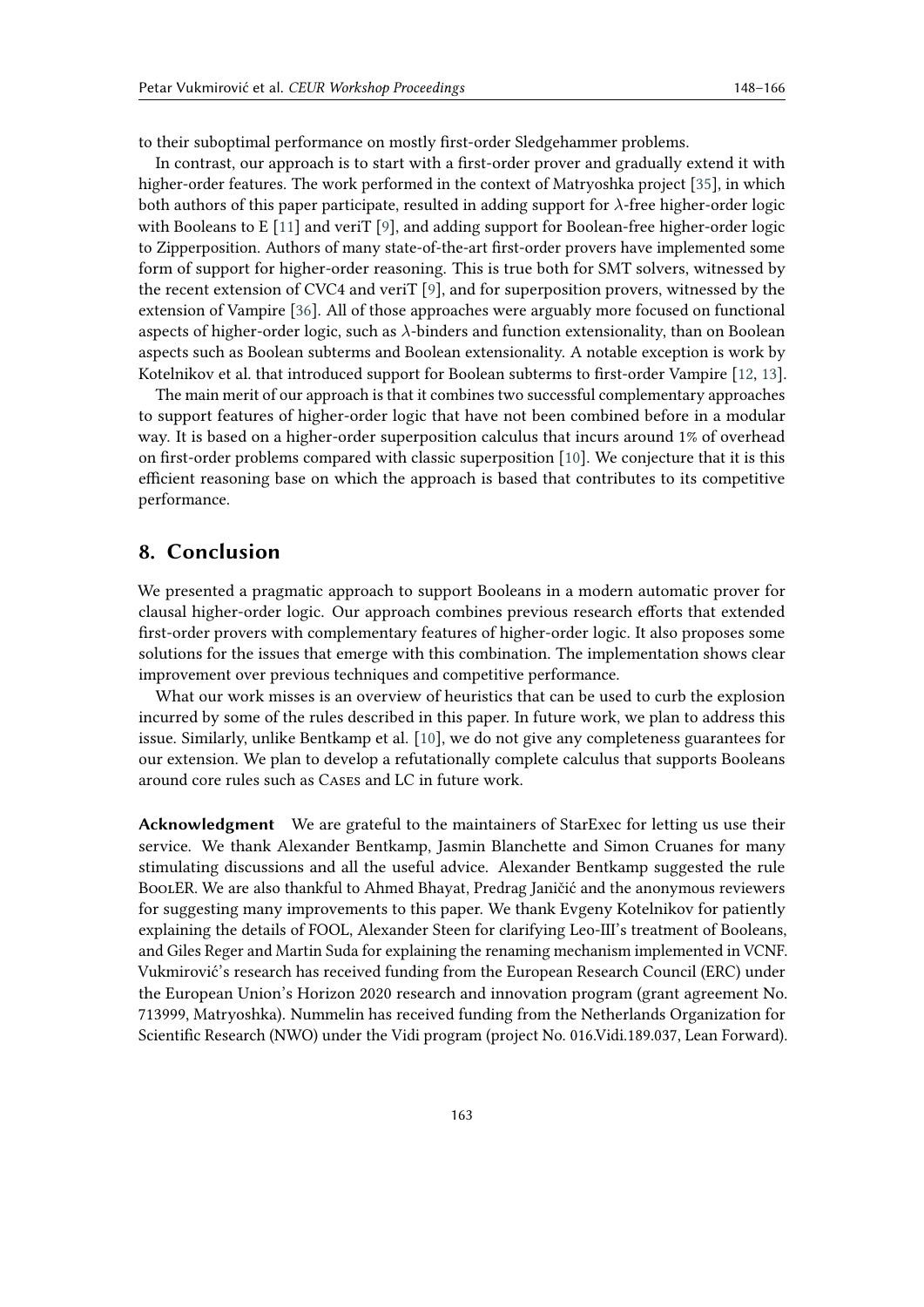## **References**

- <span id="page-16-11"></span>[1] C. Kaliszyk, J. Urban, Hol(y)hammer: Online ATP service for HOL light, Mathematics in Computer Science 9 (2015) 5–22.
- <span id="page-16-12"></span>[2] L. C. Paulson, J. C. Blanchette, Three years of experience with Sledgehammer, a practical link between automatic and interactive theorem provers, in: G. Sutcliffe, S. Schulz, E. Ternovska (Eds.), IWIL-2010, volume 2 of *EPiC*, EasyChair, 2012, pp. 1–11.
- [3] J. Filliâtre, A. Paskevich, Why3 where programs meet provers, in: M. Felleisen, P. Gardner (Eds.), Programming Languages and Systems - 22nd European Symposium on Programming, ESOP 2013, Held as Part of the European Joint Conferences on Theory and Practice of Software, ETAPS 2013, Rome, Italy, March 16-24, 2013. Proceedings, volume 7792 of *LNCS*, Springer, 2013, pp. 125–128.
- <span id="page-16-9"></span>[4] C. W. Barrett, C. L. Conway, M. Deters, L. Hadarean, D. Jovanovic, T. King, A. Reynolds, C. Tinelli, CVC4, in: G. Gopalakrishnan, S. Qadeer (Eds.), CAV 2011, volume 6806 of *LNCS*, Springer, 2011, pp. 171–177.
- <span id="page-16-7"></span>[5] S. Schulz, S. Cruanes, P. Vukmirovic, Faster, higher, stronger: E 2.3, in: P. Fontaine (Ed.), CADE 2019, volume 11716 of *LNCS*, Springer, 2019, pp. 495–507.
- <span id="page-16-10"></span>[6] L. Kovács, A. Voronkov, First-order theorem proving and vampire, in: N. Sharygina, H. Veith (Eds.), CAV 2013, volume 8044 of *LNCS*, Springer, 2013, pp. 1–35.
- [7] J. Robinson, A note on mechanizing higher order logic, in: B. Meltzer, D. Michie (Eds.), Machine Intelligence, volume 5, Edinburgh University Press, 1970, pp. 121–135.
- [8] J. Meng, L. C. Paulson, Translating higher-order clauses to first-order clauses, J. Autom. Reasoning 40 (2008) 35–60.
- <span id="page-16-13"></span>[9] H. Barbosa, A. Reynolds, D. E. Ouraoui, C. Tinelli, C. W. Barrett, Extending SMT solvers to higher-order logic, in: P. Fontaine (Ed.), CADE 2019, volume 11716 of *LNCS*, Springer, 2019, pp. 35–54.
- <span id="page-16-1"></span>[10] A. Bentkamp, J. Blanchette, S. Tourret, P. Vukmirović, U. Waldmann, Superposition with lambdas, 2020. Submitted to a journal, [http://matryoshka.gforge.inria.fr/pubs/lamsup\\_](http://matryoshka.gforge.inria.fr/pubs/lamsup_report.pdf) [report.pdf.](http://matryoshka.gforge.inria.fr/pubs/lamsup_report.pdf)
- <span id="page-16-8"></span>[11] P. Vukmirovic, J. C. Blanchette, S. Cruanes, S. Schulz, Extending a brainiac prover to lambda-free higher-order logic, 2020. Submitted to a journal, [http://matryoshka.gforge.](http://matryoshka.gforge.inria.fr/pubs/ehoh_article.pdf) [inria.fr/pubs/ehoh\\_article.pdf.](http://matryoshka.gforge.inria.fr/pubs/ehoh_article.pdf)
- <span id="page-16-0"></span>[12] E. Kotelnikov, L. Kovács, A. Voronkov, A first class boolean sort in first-order theorem proving and TPTP, CoRR abs/1505.01682 (2015). [arXiv:1505.01682](http://arxiv.org/abs/1505.01682).
- <span id="page-16-5"></span>[13] E. Kotelnikov, L. Kovács, M. Suda, A. Voronkov, A clausal normal form translation for FOOL, in: C. Benzmüller, G. Sutcliffe, R. Rojas (Eds.), GCAI 2016, volume 41 of *EPiC Series in Computing*, EasyChair, 2016, pp. 53–71.
- <span id="page-16-2"></span>[14] A. Steen, C. Benzmüller, The higher-order prover Leo-III, in: D. Galmiche, S. Schulz, R. Sebastiani (Eds.), IJCAR 2018, volume 10900 of *LNCS*, Springer, 2018, pp. 108–116.
- <span id="page-16-3"></span>[15] C. E. Brown, Satallax: An automatic higher-order prover, in: B. Gramlich, D. Miller, U. Sattler (Eds.), IJCAR 2012, volume 7364 of *LNCS*, Springer, 2012, pp. 111–117.
- <span id="page-16-4"></span>[16] P. B. Andrews, Classical type theory, in: J. A. Robinson, A. Voronkov (Eds.), Handbook of Automated Reasoning, volume II, Elsevier and MIT Press, 2001, pp. 965–1007.
- <span id="page-16-6"></span>[17] G. Sutcliffe, The TPTP problem library and associated infrastructure - from CNF to TH0,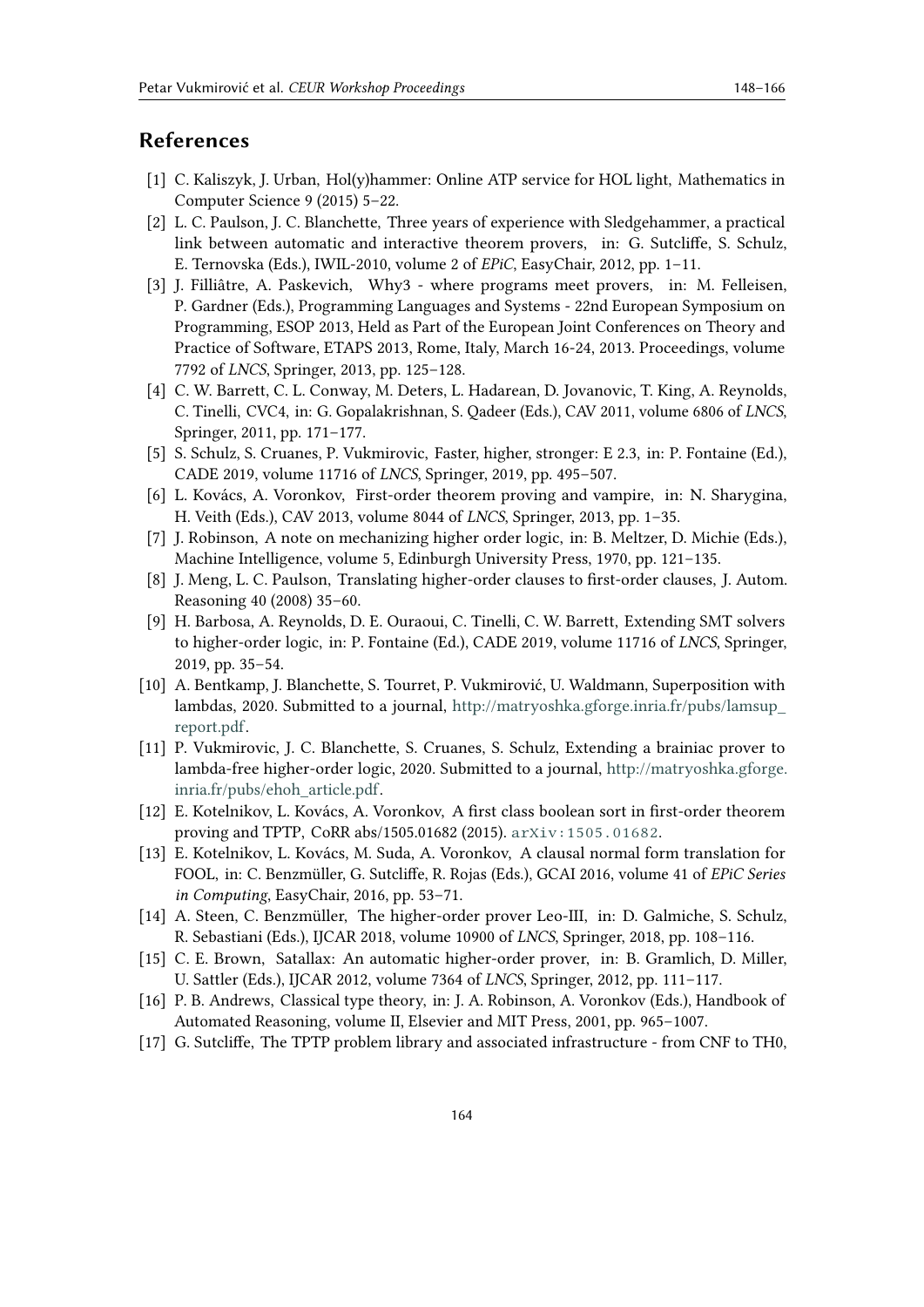TPTP v6.4.0, J. Autom. Reasoning 59 (2017) 483–502.

- <span id="page-17-0"></span>[18] S. Cruanes, Extending Superposition with Integer Arithmetic, Structural Induction, and Beyond, Ph.D. thesis, École polytechnique, 2015.
- <span id="page-17-1"></span>[19] S. Cruanes, Superposition with structural induction, in: C. Dixon, M. Finger (Eds.), FroCoS 2017, volume 10483 of *LNCS*, Springer, 2017, pp. 172–188.
- <span id="page-17-2"></span>[20] I. Cervesato, F. Pfenning, A linear spine calculus, J. Log. Comput. 13 (2003) 639–688.
- <span id="page-17-3"></span>[21] P. Vukmirovic, A. Bentkamp, V. Nummelin, Efficient full higher-order unification, in: Z. M. Ariola (Ed.), FSCD 2020, volume 167 of *LIPIcs*, Schloss Dagstuhl - Leibniz-Zentrum für Informatik, 2020, pp. 5:1–5:17.
- <span id="page-17-4"></span>[22] L. Bachmair, H. Ganzinger, Rewrite-based equational theorem proving with selection and simplification, J. Log. Comput. 4 (1994) 217–247.
- <span id="page-17-5"></span>[23] S. Schulz, E - a brainiac theorem prover, AI Commun. 15 (2002) 111–126.
- <span id="page-17-6"></span>[24] A. Nonnengart, C. Weidenbach, Computing small clause normal forms, in: J. A. Robinson, A. Voronkov (Eds.), Handbook of Automated Reasoning (in 2 volumes), Elsevier and MIT Press, 2001, pp. 335–367.
- <span id="page-17-7"></span>[25] A. Steen, Extensional paramodulation for higher-order logic and its effective implementation Leo-III, Ph.D. thesis, Free University of Berlin, Dahlem, Germany, 2018.
- <span id="page-17-8"></span>[26] A. Bhayat, G. Reger, A combinator-based superposition calculus for higher-order logic, in: N. Peltier, V. Sofronie-Stokkermans (Eds.), IJCAR 2020, volume 12166 of *Lecture Notes in Computer Science*, Springer, 2020, pp. 278–296.
- <span id="page-17-9"></span>[27] G. Sutcliffe, The CADE-27 automated theorem proving system competition - CASC-27, AI Commun. 32 (2019) 373–389.
- <span id="page-17-10"></span>[28] H. Ganzinger, J. Stuber, Superposition with equivalence reasoning and delayed clause normal form transformation, Inf. Comput. 199 (2005) 3–23.
- <span id="page-17-11"></span>[29] G. Reger, M. Suda, A. Voronkov, New techniques in clausal form generation, in: C. Benzmüller, G. Sutcliffe, R. Rojas (Eds.), GCAI 2016, volume 41 of *EPiC Series in Computing*, EasyChair, 2016, pp. 11–23.
- <span id="page-17-12"></span>[30] M. Wisniewski, A. Steen, K. Kern, C. Benzmüller, Effective normalization techniques for HOL, in: N. Olivetti, A. Tiwari (Eds.), IJCAR 2016, volume 9706 of *LNCS*, Springer, 2016, pp. 362–370.
- <span id="page-17-13"></span>[31] A. Stump, G. Sutcliffe, C. Tinelli, StarExec: A cross-community infrastructure for logic solving, in: S. Demri, D. Kapur, C. Weidenbach (Eds.), IJCAR 2014, volume 8562 of *LNCS*, Springer, 2014, pp. 367–373.
- <span id="page-17-14"></span>[32] K. Korovin, iprover - an instantiation-based theorem prover for first-order logic (system description), in: A. Armando, P. Baumgartner, G. Dowek (Eds.), IJCAR 2008, volume 5195 of *LNCS*, Springer, 2008, pp. 292–298.
- <span id="page-17-15"></span>[33] K. R. M. Leino, P. Rümmer, A polymorphic intermediate verification language: Design and logical encoding, in: J. Esparza, R. Majumdar (Eds.), TACAS 2010, volume 6015 of *LNCS*, Springer, 2010, pp. 312–327.
- <span id="page-17-16"></span>[34] F. Bobot, J.-C. Filliâtre, C. Marché, A. Paskevich, Why3: Shepherd Your Herd of Provers, in: Boogie 2011: First International Workshop on Intermediate Verification Languages, Wroclaw, Poland, 2011, pp. 53–64.
- <span id="page-17-17"></span>[35] J. Blanchette, P. Fontaine, S. Schulz, S. Tourret, U. Waldmann, Stronger higher-order automation: A report on the ongoing matryoshka project, in: M. Suda, S. Winkler (Eds.),